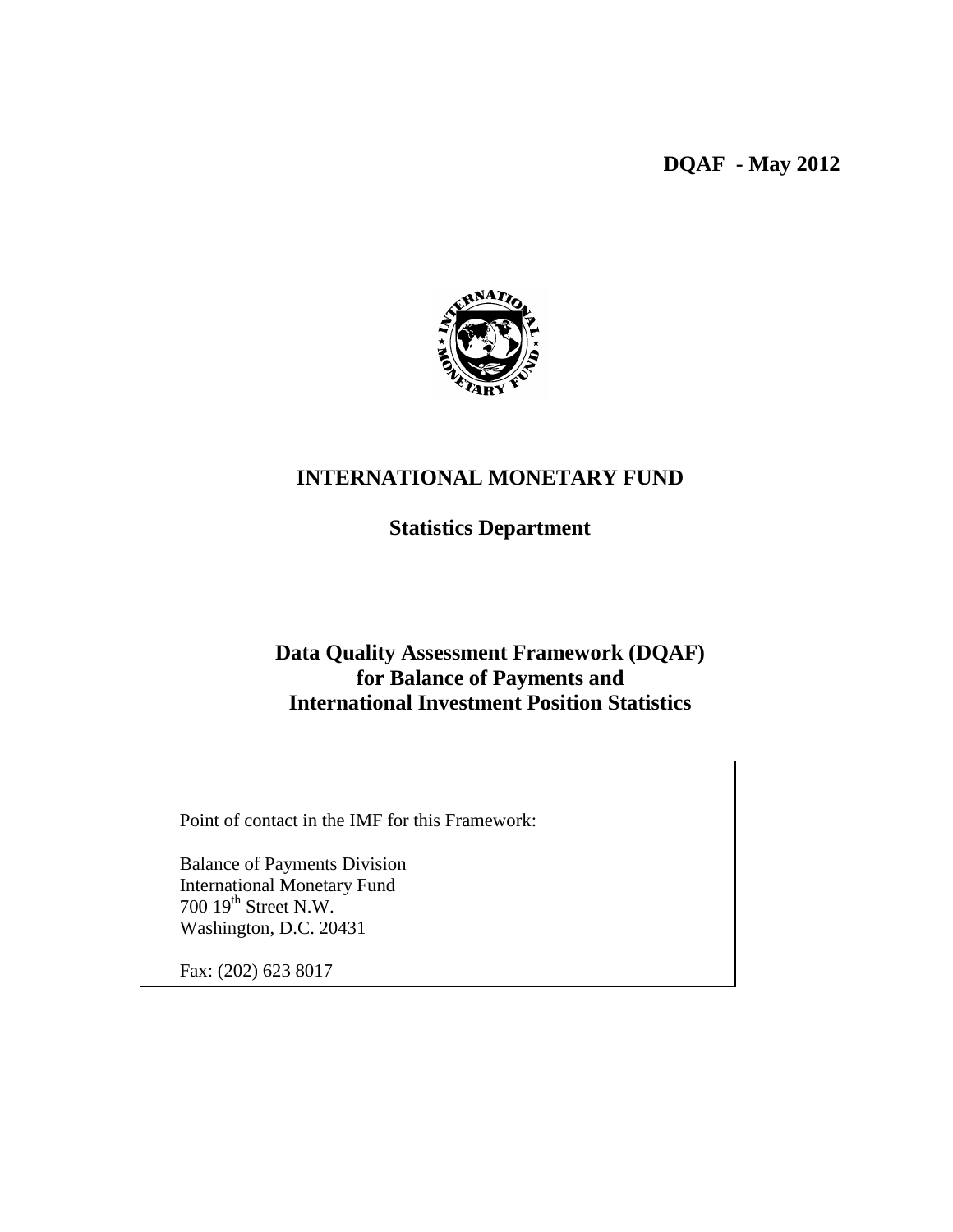### Contents

| A.             |                                                                            |  |
|----------------|----------------------------------------------------------------------------|--|
| B <sub>1</sub> |                                                                            |  |
| $C$ .          |                                                                            |  |
| $\mathbf{0}$ . |                                                                            |  |
| 0.1            |                                                                            |  |
| 0.2            |                                                                            |  |
| 0.3            |                                                                            |  |
| 0.4            |                                                                            |  |
| 1.             |                                                                            |  |
| 1.1            |                                                                            |  |
| 1.2            |                                                                            |  |
| 1.3            |                                                                            |  |
| 2.             |                                                                            |  |
| 2.1            |                                                                            |  |
| 2.2            |                                                                            |  |
| 2.3            |                                                                            |  |
| 2.4            |                                                                            |  |
| 3.             |                                                                            |  |
| 3.1            |                                                                            |  |
| 3.2            |                                                                            |  |
| 3.3            |                                                                            |  |
| 3.4            | Assessment and validation of intermediate data and statistical outputs. 25 |  |
| 3.5            |                                                                            |  |
| 4.             |                                                                            |  |
| 4.1            |                                                                            |  |
| 4.2            |                                                                            |  |
| 4.3            |                                                                            |  |
| 5.             |                                                                            |  |
| 5.1            |                                                                            |  |
| 5.2            |                                                                            |  |
| 5.3            |                                                                            |  |
| <b>Box</b>     |                                                                            |  |
| A              |                                                                            |  |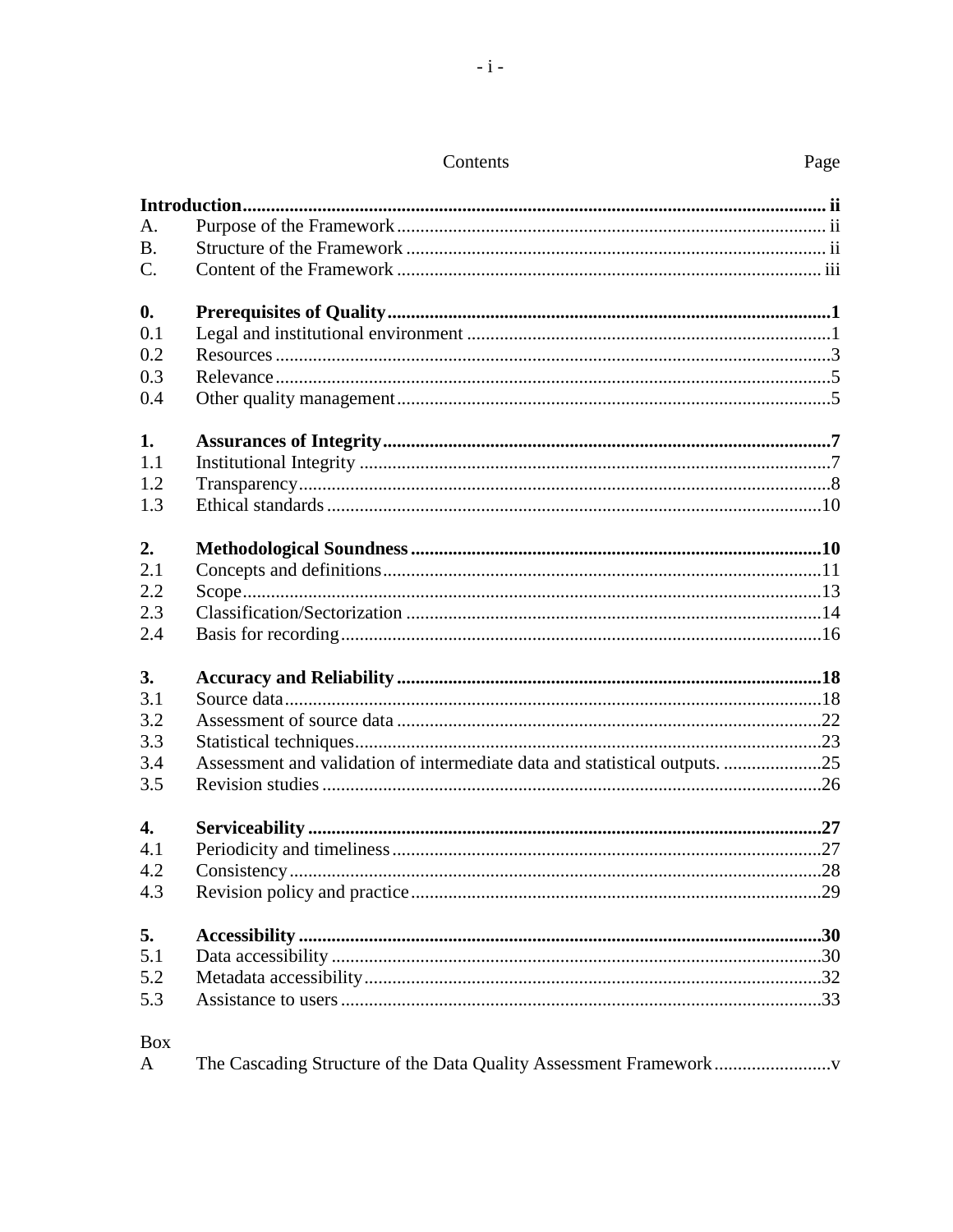## **DATA QUALITY ASSESSMENT FRAMEWORK (DQAF) FOR BALANCE OF PAYMENTS AND INTERNATIONAL INVESTMENT POSITION STATISTICS**

# **Introduction**

 $\overline{a}$ 

# **A. Purpose of the Framework**

The main purpose of the Framework is to provide a flexible structure for the qualitative assessment of the balance of payments and international investment position (IIP) statistics (sometimes simply referred to as "statistics" in this Framework).

The Framework could be used in a variety of contexts, including the following:

- reviews performed in the context of IMF country work, e.g., the data module of the Reports on the Observance of Standards and Codes (ROSCs), technical assistance, and surveillance;
- self-assessments performed by national statistical offices, central banks, and other data producing agencies; and
- assessments by other groups of data users, such as financial market participants.

# **B. Structure of the Framework**

The DQAF comprehensively covers the various quality aspects of data collection, processing, and dissemination. The Framework is organized in a cascading structure that progresses from the abstract/general to the more concrete/specific details.

The first level covers the **prerequisites** of quality and five **dimensions** of quality: assurances of integrity, methodological soundness, accuracy and reliability, serviceability, and accessibility. Under the prerequisites and dimensions, there are **elements** (two-digit level) and **indicators** (three-digit level.)<sup>1</sup>

At the next level, **focal issues** that are specific to the compilation of the statistics are addressed. Below each focal issue, **key points** identify quality features that may be considered in addressing the focal issues. The key points are meant to be suggestive, not exhaustive.

Box A provides a view of the cascading structure employed in the Framework.

<sup>&</sup>lt;sup>1</sup> The first three levels are common with other Data Quality Assessment Frameworks that have been developed to assess datasets. This design was implemented to ensure a common and systematic assessment across datasets. To date, frameworks have been developed for national accounts statistics, consumer price index, producer price index, government finance statistics, monetary statistics, balance of payments and international investment position statistics, and income and poverty statistics.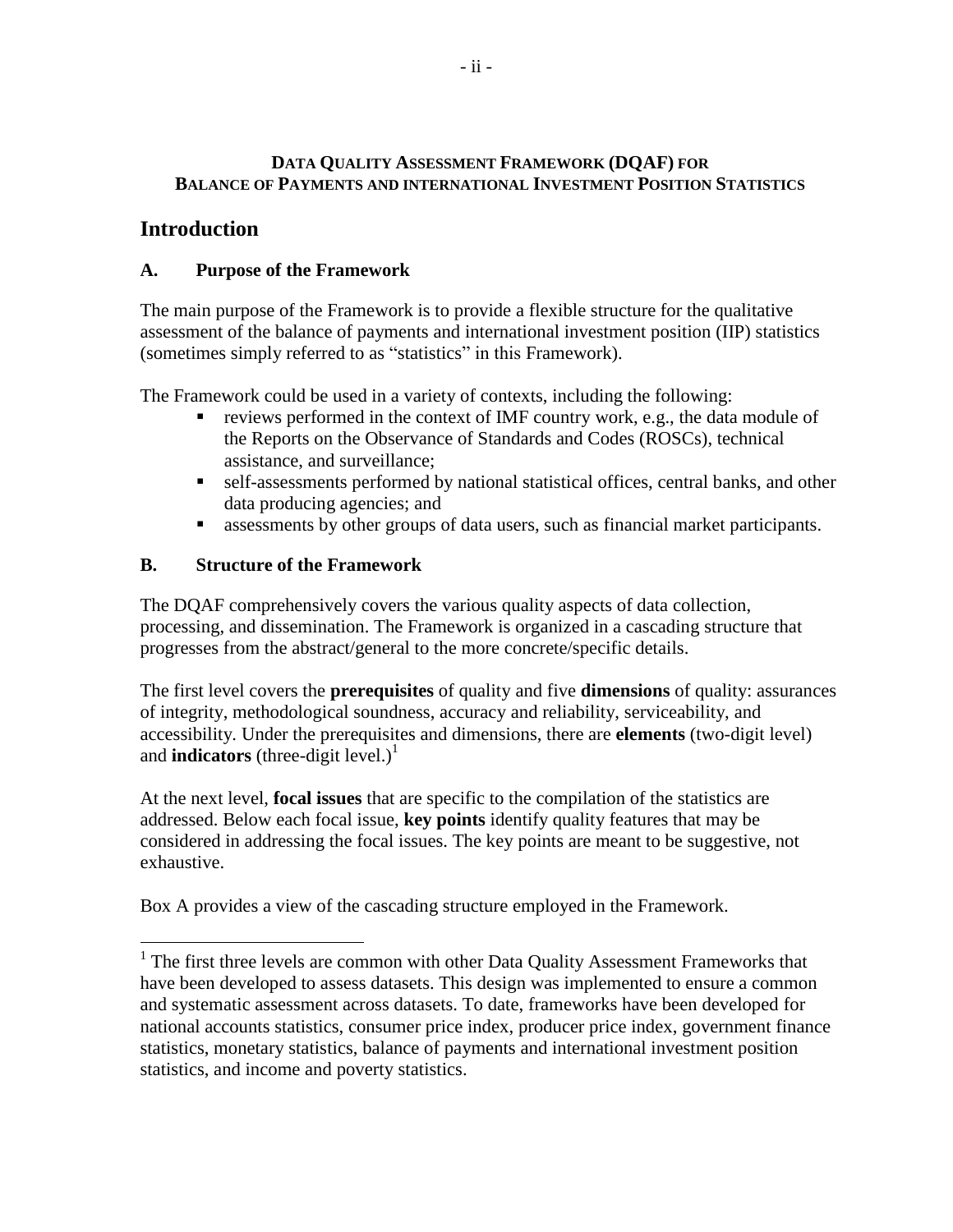#### **C. Content of the Framework**

The elements and indicators within their respective dimensions are described below.

- **0. Prerequisites of quality**: Although not itself a dimension of quality, this group of "pointers to quality" includes elements and indicators that have an overarching role as prerequisites, or institutional preconditions, for quality of statistics. Note that the focus is on the agency, such as a national statistical office, central bank, or a ministry/department. These prerequisites cover the following elements:
	- 0.1 legal and institutional environment,
	- 0.2 resources available for the statistical program,
	- 0.3 relevance, and
	- 0.4 other quality management.
- **1. Assurances of integrity**: This dimension relates to the adherence to the principle of objectivity in the collection, compilation, and dissemination of statistics. The dimension encompasses institutional arrangements that ensure professionalism in statistical policies and practices, transparency, and ethical standards. The three elements for this dimension of quality are the following:
	- 1.1 Institutional integrity,
	- 1.2 transparency, and
	- 1.3 ethical standards.
- **2. Methodological soundness**: This dimension covers the idea that the methodological basis for the production of statistics should be sound and that this can be attained by following internationally accepted standards, guidelines, or good practices. This dimension is necessarily dataset-specific, reflecting different methodologies for different datasets. This dimension has four elements, namely:
	- 2.1 concepts and definitions,
	- 2.2 scope,
	- 2.3 classification/sectorization, and
	- 2.4 basis for recording.
- **3. Accuracy and reliability**: This dimension covers the idea that statistical outputs sufficiently portray the reality of the economy. This dimension is also data specific, reflecting the sources used and their processing. The five elements of this dimension cover the following:
	- 3.1 source data,
	- 3.2 assessment of source data,
	- 3.3 statistical techniques,
	- 3.4 assessment and validation of intermediate data and statistical outputs, and
	- 3.5 revision studies.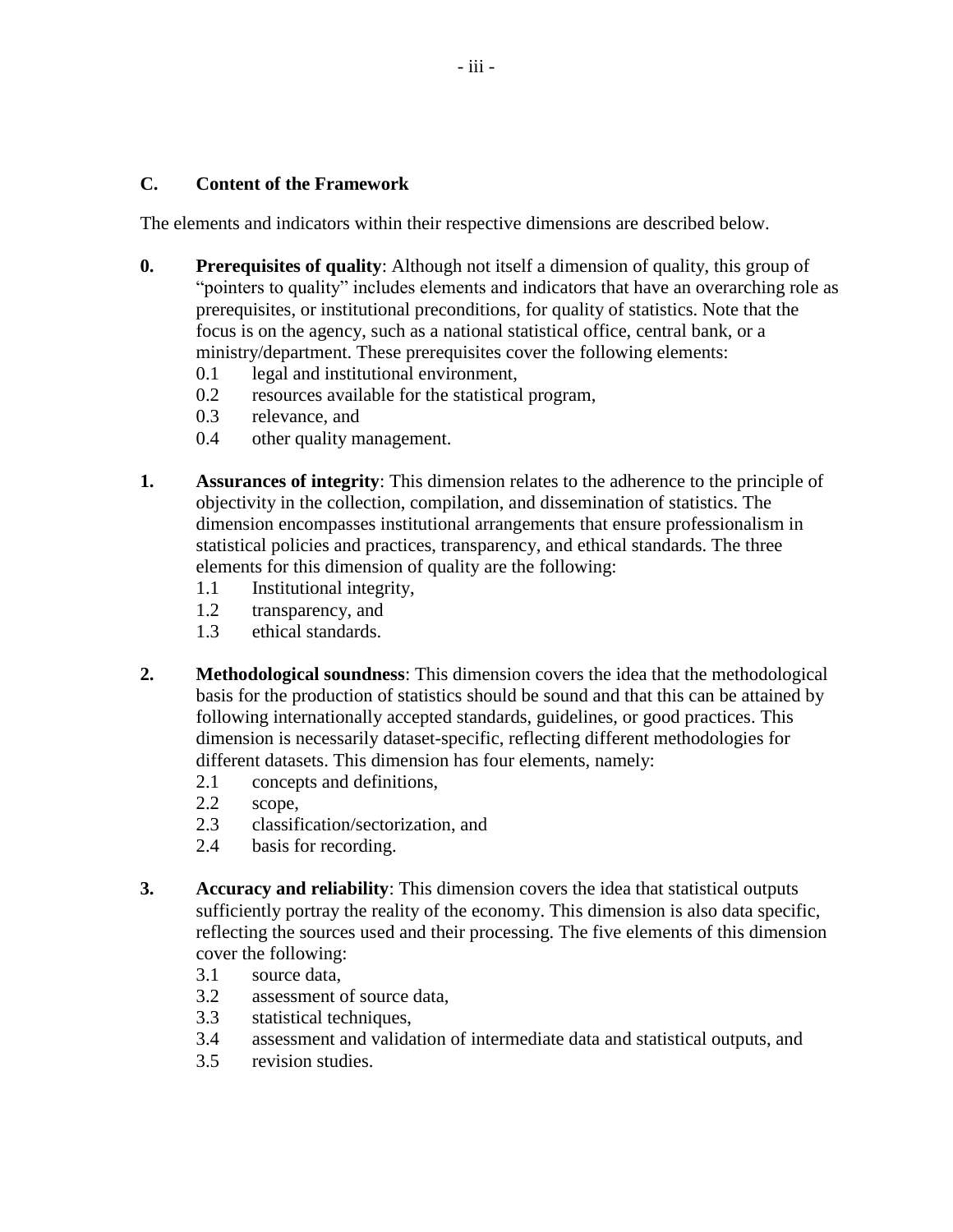- **4. Serviceability**: This dimension relates to the need that statistics are disseminated with an appropriate periodicity in a timely fashion, are consistent internally and with other major datasets, and follow a regular revision policy. The three elements for this dimension are as follows:
	- 4.1 periodicity and timeliness,
	- 4.2 consistency, and
	- 4.3 revision policy and practice.
- **5. Accessibility**: This dimension relates to the need for data and metadata to be presented in a clear and understandable manner on an easily available and impartial basis, that metadata are up-to-date and pertinent, and that a prompt and knowledgeable support service is available. This dimension has three elements, namely:
	- 5.1 data accessibility,
	- 5.2 metadata accessibility, and
	- 5.3 assistance to users.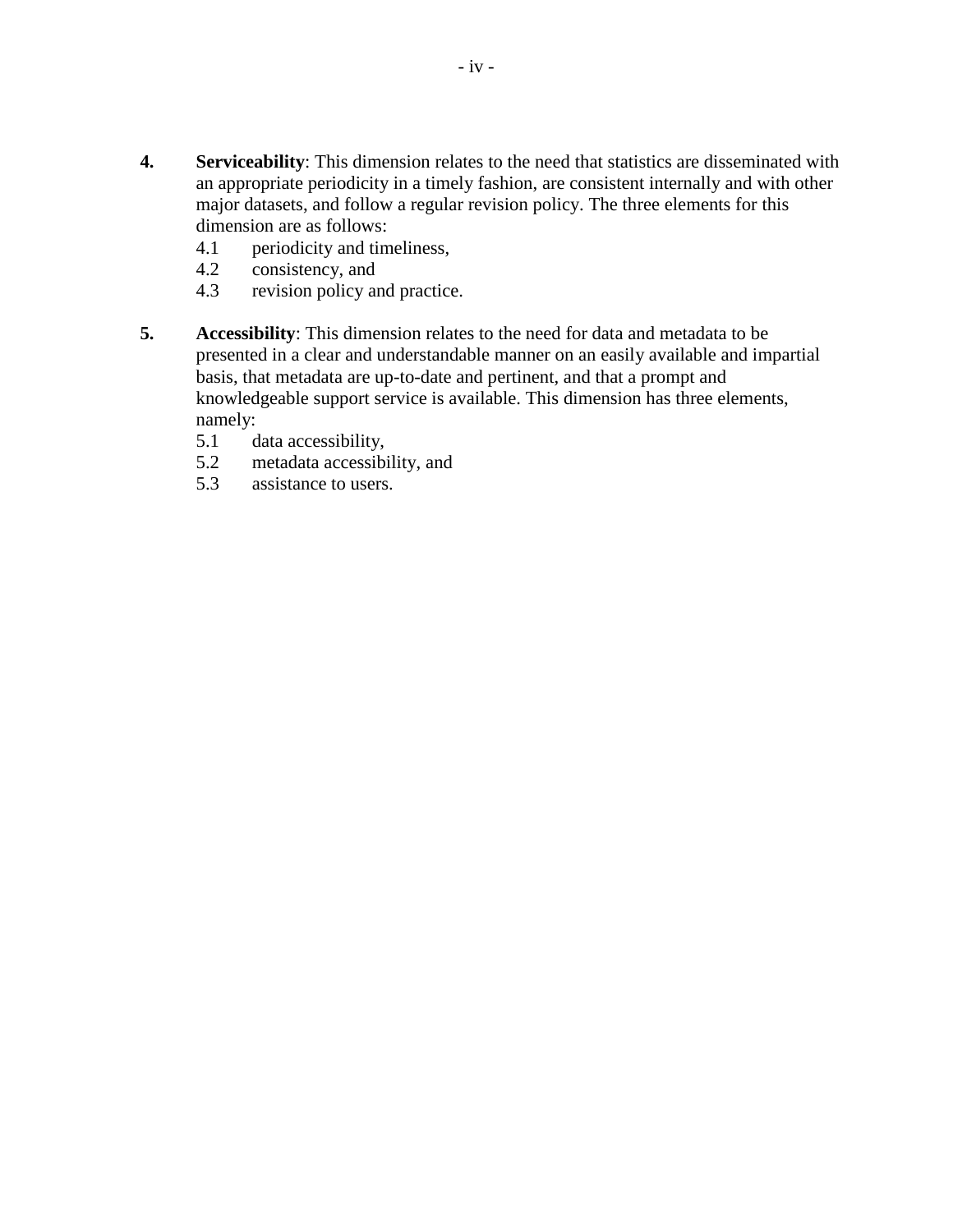## **Box A: The Cascading Structure of the Data Quality Assessment Framework, DQAF May 2012, for the Balance of Payments Statistics: An Example**

Using serviceability as the example of a dimension of quality, the box below shows how the framework identifies three elements that point toward quality. Within consistency, one of those elements, the framework next identifies three indicators. Specifically, for each indicator, focal issues are addressed through key points that may be considered in identifying quality.

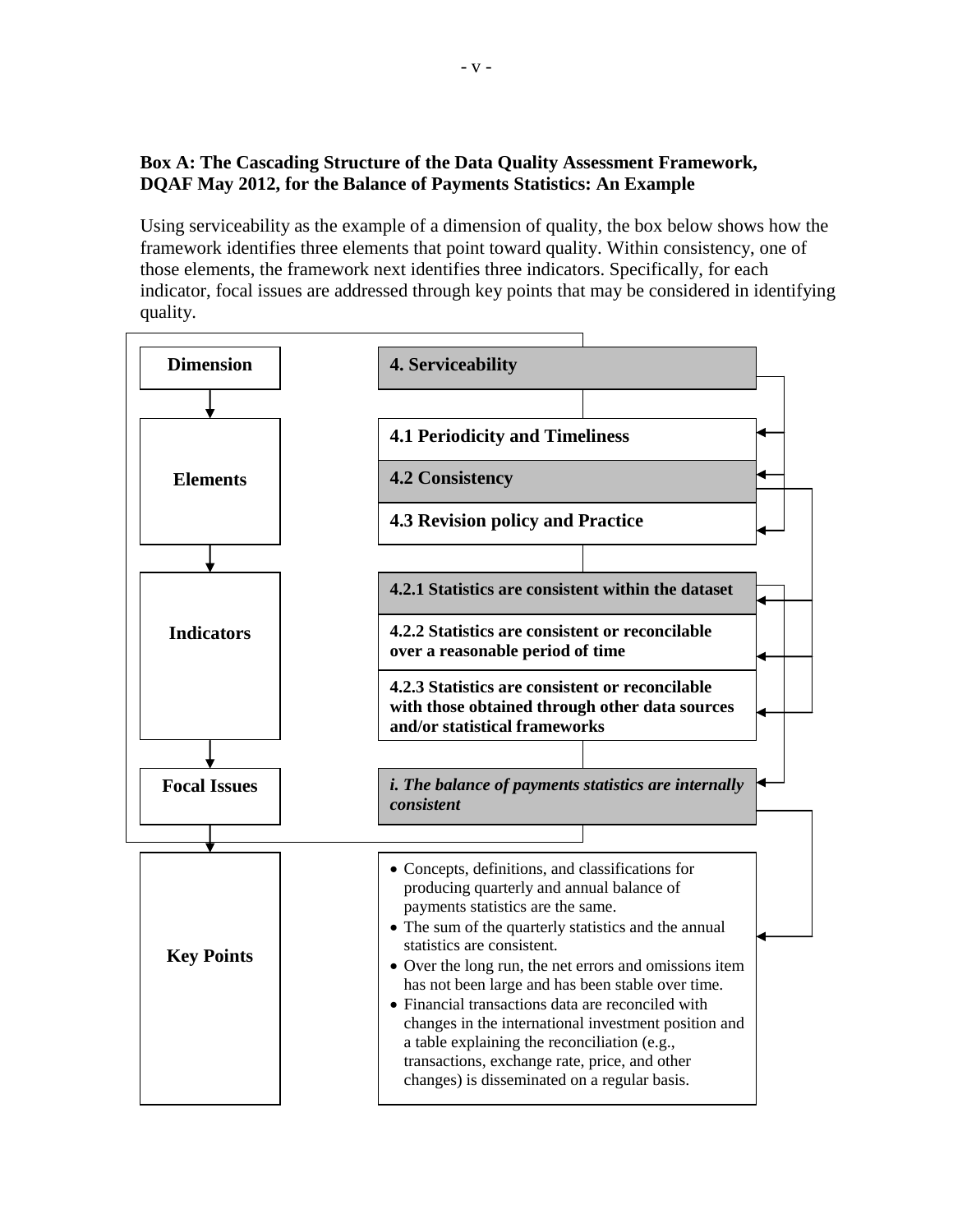# **0. Prerequisites of Quality**

#### **0.1 Legal and institutional environment**

— *The environment is supportive of statistics.*

## **0.1.1 The responsibility for collecting, processing, and disseminating the statistics is clearly specified.**

## *i. The primary responsibility for collecting, processing, and disseminating the statistics is clearly established.*

- A law, such as a statistical law, or other formal provision (e.g., inter-agency protocol or executive decree, supranational legislation) assigns primary responsibility as well as the authority to an agency (agencies) for the collection, processing, and dissemination of the statistics.
- Working arrangements are consistent with this assignment of responsibility.
- If more than one data producing agency is involved in producing parts of the statistics, arrangements are in place to promote consistency of methods and results.
- Conflicts or potential conflicts between the legal authority to produce the statistics and other laws or provisions (e.g., access to information law or bank secrecy laws) have been successfully resolved or reconciled with no major impairment to the data production.
- Oversight of the institution(s) responsible for collecting, reporting and disseminating statistics is conducted in order to ensure that statistical work accords with the laws or other provisions governing such work.

#### **0.1.2 Data sharing and coordination among data-producing agencies are adequate.**

- *i. Arrangements or procedures exist to facilitate data sharing and coordination between the agency (agencies) with the primary responsibility for compiling the statistics and other data producing agencies.*
- Procedures are in place to provide for the effective and timely flow of source data (e.g., administrative data as well as survey data) to the data-producing agency (agencies).
- Contacts (e.g., regular meetings and workshops) are maintained with other data producing agencies to promote a proper understanding of data requirements, to avoid duplication of effort, and to take into account reporting burden (e.g., by discussing changes to administrative processes before they take place.)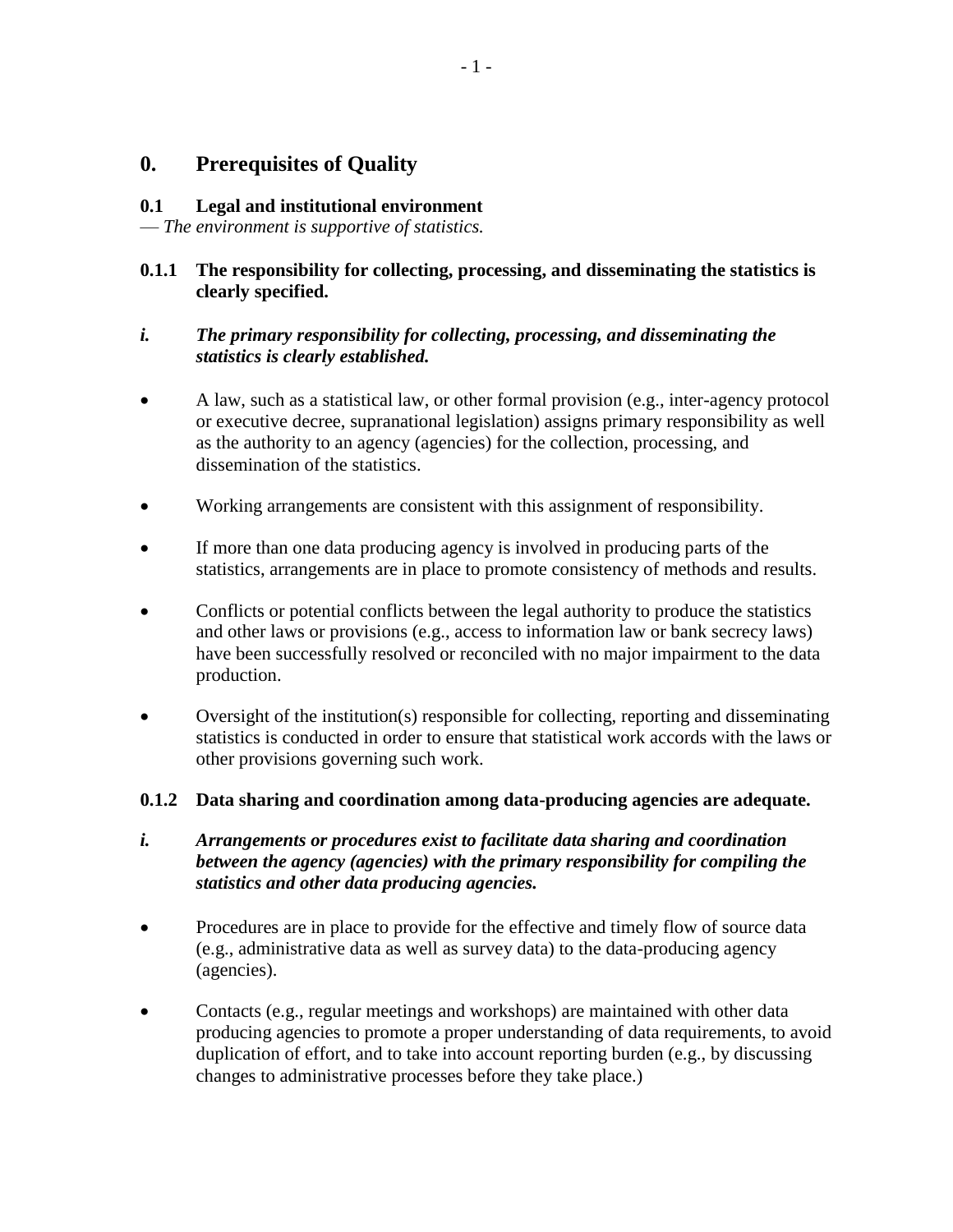## **0.1.3 Individual reporters' data are kept confidential and used for statistical purposes only.**

- *i. The confidentiality of individual reporters' data is guaranteed and that guarantee is widely known.*
- A law or other formal provision clearly states that individual data are to be treated as confidential, and shall not be disclosed or used for other than statistical purposes unless required by law or disclosure is agreed to in writing.
- In surveys and other statistical inquiries, respondents are informed of their rights and obligations with regard to the provision of information, and they are informed that the information they provide will be used for the purpose of producing statistics.

# *ii. Procedures are in place to prevent disclosure of individual reporters' data.*

- Rules and regulations to prevent disclosure include penalties against staff who disclose confidential data.
- Access to individual data is restricted to staff who require the information in the performance of their statistical duties.
- Special aggregation rules are used to prevent residual disclosure when aggregations of survey or other confidential data are disseminated.
- Staff review all data prepared for dissemination for possible indirect disclosure of individual data and design tables and outputs in a way that prevents disclosure.
- Where unit records are made available (e.g., for research purposes), the confidentiality of the individual data is protected (e.g., by making all records anonymous, or ensuring that access to data is bound by confidentiality provisions).
- Confidentiality of data is appropriately guarded during storage and during the process of the destruction of records.
- Steps are taken to secure the premises of the data producing agency and its computer systems to prevent unauthorized access to individual data.

## **0.1.4 Statistical reporting is ensured through legal mandate and/or measures to encourage response.**

*i. A law or other formal provision provides for the reporting of information needed to compile the statistics.*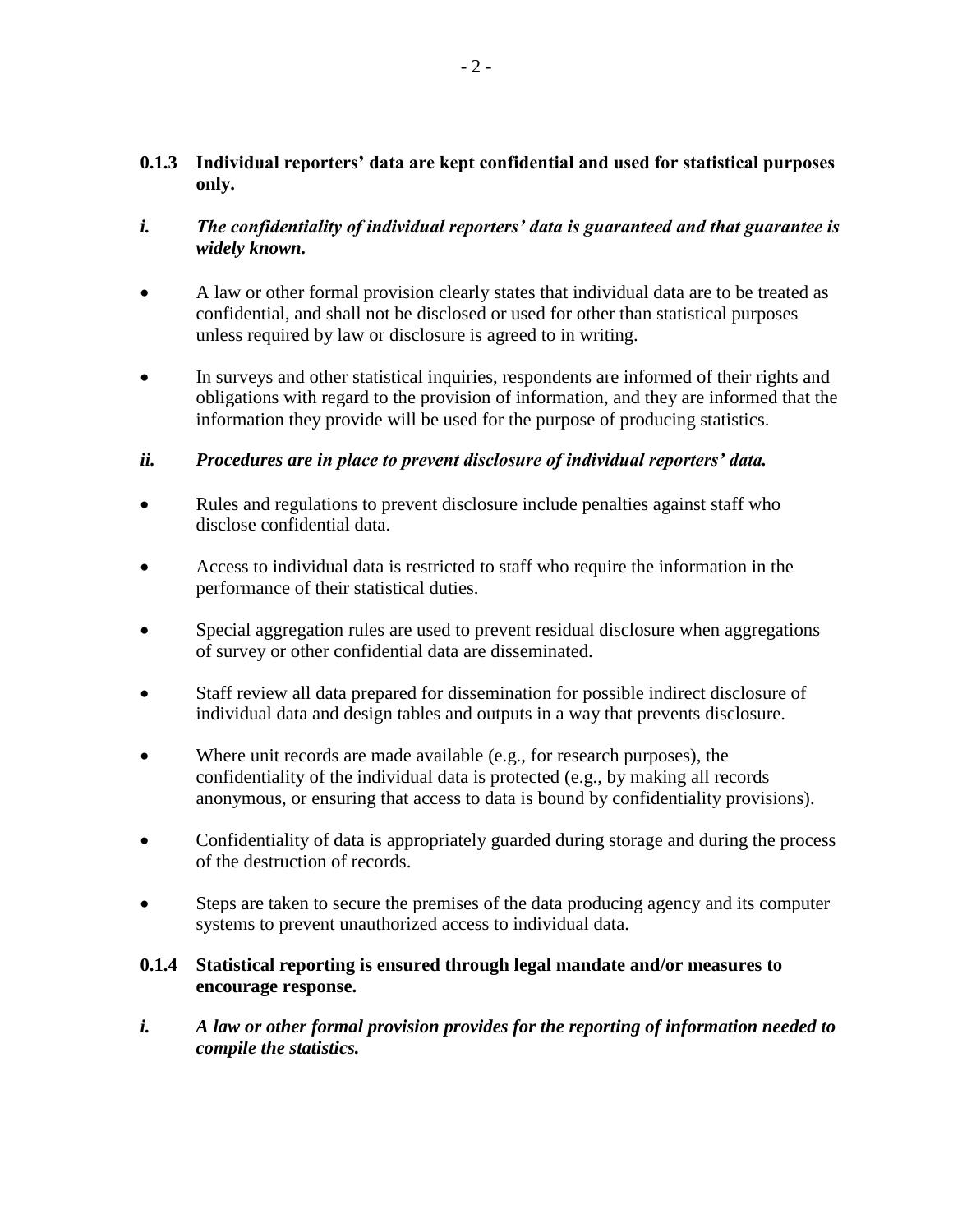- The data producing agency has the legal authority to collect data required to compile the statistics.
- Collection activity is consistent with the legal authority.
- If reporting is mandatory, penalties for noncompliance (including misreporting) act as an effective deterrent, even if such provisions rarely need to be employed.

## *ii. Other mechanisms are in place to provide for adequate reporting of data for compiling the statistics.*

- The data producing agency considers carefully response burden (e.g., by actively pursuing alternative avenues to obtain data, adapting questions to reporters' terminology and record-keeping systems, carefully designing new surveys, closely monitoring response burden, and periodically evaluating existing surveys).
- The data producing agency provides assistance to respondents in completing and submitting forms (e.g., by providing a point of contact).
- The data producing agency seeks to secure cooperation by creating goodwill (e.g., by registering and dealing with respondents' complaints, indicating the purpose of the data collection, informing of measures to limit response burden, raising awareness of the importance of good quality statistics, and providing respondents with data upon request).

## **0.2 Resources**

— *Resources are commensurate with needs of statistical programs.*

#### **0.2.1 Staff, facilities, computing resources, and financing are commensurate with statistical programs.**

- *i. Staff resources for compiling the statistics are adequate to perform required tasks.*
- Overall, the number of staff is adequate to perform the required tasks.
- The qualifications of the staff are adequate, with their skills maintained and developed to perform the required tasks.
- A core staff with adequate training is maintained and staff turnover is manageable.
- Salary levels are adequate for the nature of the work and competitive with public administration conditions in the country.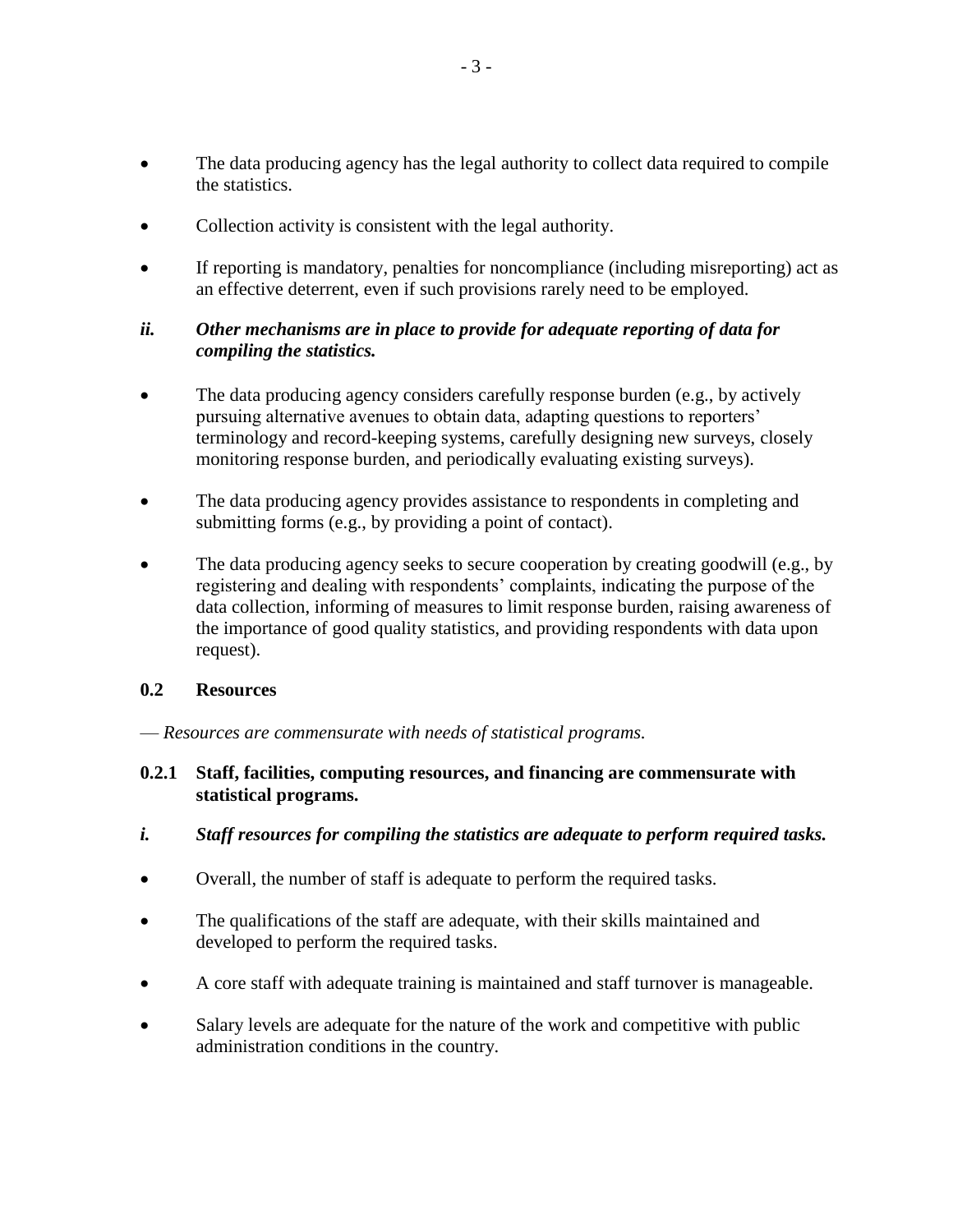## *ii. Computing resources for compiling the statistics are adequate to perform required tasks.*

- Overall, sufficient resources are allocated and best efforts are made to exploit the full potential of effective computing technology for compiling and disseminating the statistical series.
- Software utilized for compiling and analyzing the statistical series is effective, periodically updated, and well adapted to perform existing and emerging tasks.
- Hardware is distributed adequately to facilitate the efficient collection and processing of data, and management of databases.
- Adequate protection is provided for computer resources, including through provision of emergency back-up systems for retrieval of statistical series and updates in the event of natural disasters, accidents, and other unusual events.

## *iii. Physical facilities and other resources are adequate to perform required tasks.*

- Office building provides adequate working facilities (e.g., lighting, heat, and cooling).
- Office furniture and equipment (e.g., desks, chairs, filing cabinets, telephones, and related equipment) are adequate to perform required tasks.
- Transportation arrangements (e.g., for data collection) are adequate.
- *iv. Funding for compiling the statistics is adequate to perform required tasks.*
- Funding is reasonably secure for the identified needs of the statistical program.
- Budgeting practices provide clear information to financing authorities (e.g., when reviewing priorities for improvements, cutbacks, or increase in certain elements of programs).
- The statistical budget process is amenable to planning for statistical developments (e.g., over a two- to three-year period).

#### **0.2.2 Measures to ensure efficient use of resources are implemented.**

#### *i. Management ensures that resources are used efficiently.*

Periodic reviews of staff performance are conducted.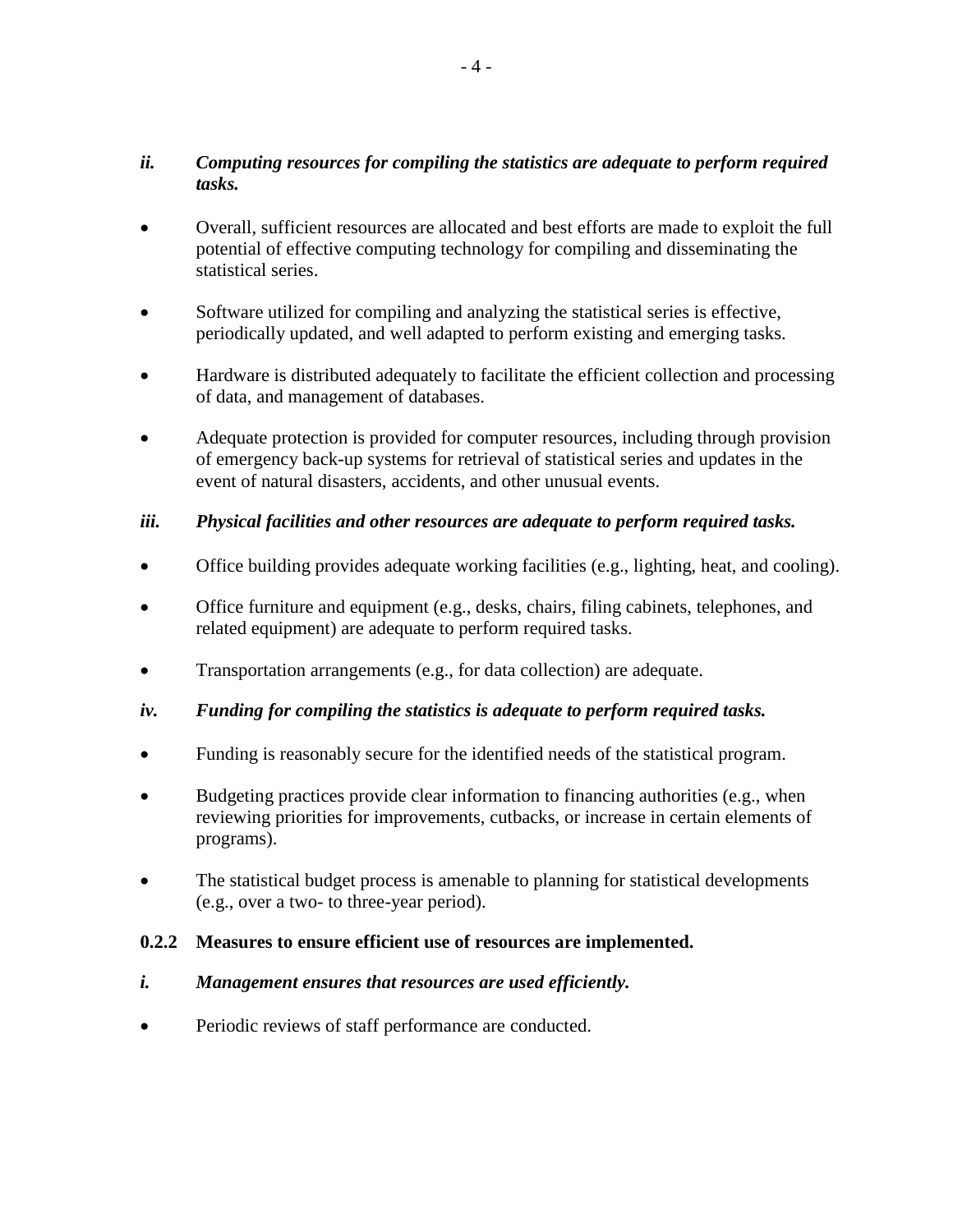- Efficiencies are sought through periodic reviews of work processes, e.g., seeking cost effectiveness of survey design in relation to objectives, and encouraging consistent concepts, classification and other methodologies across datasets.
- When necessary, the data producing agency seeks outside expert assistance to evaluate statistical methodologies and compilation systems.

### *ii. Costing and budgeting practices are in place and provide sufficient information to management to make appropriate decisions.*

- Resources used to compile the statistics are measured periodically (costing) and compared to other statistical programs.
- Budgeting procedures are used to help allocate resources.

## **0.3 Relevance**

— *Statistics cover relevant information on the subject field*

## **0.3.1 The relevance and practical utility of existing statistics in meeting users' needs are monitored.**

#### *i. Specific actions are taken to ensure that current statistics meet needs of data users.*

 Data users are consulted and/or kept informed of specific aspects of current data (e.g., usefulness in terms of detail, periodicity, and timeliness) through surveys, newsletters or seminars, with their feedback actively sought (e.g., e-mail address provided).

## *ii. Mechanisms are in place to identify new and emerging data requirements.*

- A structured and periodic process of consultation (e.g., users' advisory committee or working groups) takes place with policy departments/ministries and other principal data users, which include academia, the press, and/or other private sector representatives, to review the usefulness of existing statistics and to identify emerging data requirements.
- The data producing agency regularly participates in statistical meetings and seminars organized by international and regional organizations and by professional organizations (e.g., International Statistical Institute (ISI) and International Association for Official Statistics (IAOS)).
- The data producing agency undertakes studies to help identify new and emerging data requirements.

## **0.4 Other quality management**

— *Quality is a cornerstone of statistical work*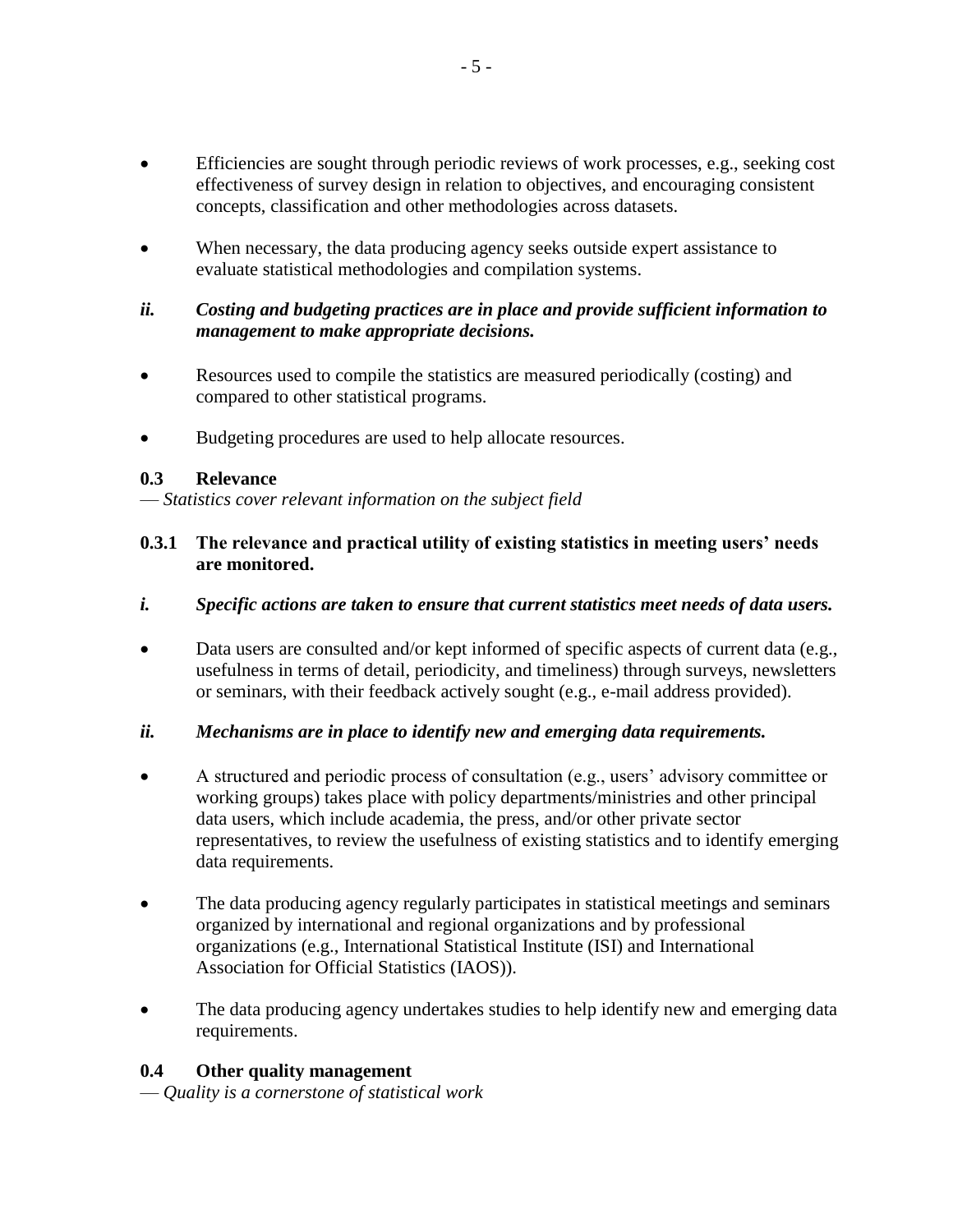#### **0.4.1 Processes are in place to focus on quality.**

- *i. There is recognition throughout the organization that quality builds trust and thus is a cornerstone of statistical work.*
- Management is sensitive to all dimensions of data quality, and promotes a shared concern for quality throughout the organization (e.g., mission statement emphasizes importance of quality, managers are held accountable for achieving quality).
- Staff training programs emphasize the importance of quality and give staff an understanding as to how quality may be achieved.
- The organization provides an infrastructure for quality by recognizing trade-offs, economies of scale, and interrelations between datasets.
- The organization has implemented externally recognized processes or activities that focus on quality (e.g., Total Quality Management, ISO 9000, quality initiatives within the European Statistical System, and independent evaluations).
- Information is publicly available on the organization's commitment to quality, including information about trade-offs affecting the statistical work program.

## **0.4.2 Processes are in place to monitor quality during the planning and implementation of the statistical program.**

## *i. Measures are in place for a systematic monitoring and review of quality.*

- Monitoring processes are in place to inform managers of the quality achieved for ongoing statistical activities (e.g., response rates, editing rates, revisions history, timeliness evaluations).
- Compiling areas have access to expert guidance on the quality of their statistics and on strategies for improving data production.
- Periodic reviews are undertaken to identify steps necessary to maintain quality requirements.
- Quality issues, such as the following, are addressed explicitly and taken into account in the work program planning process:
	- quality improvements identified during ongoing monitoring and in periodic reviews;
	- feedback from users on quality standards and on new and emerging data requirements; and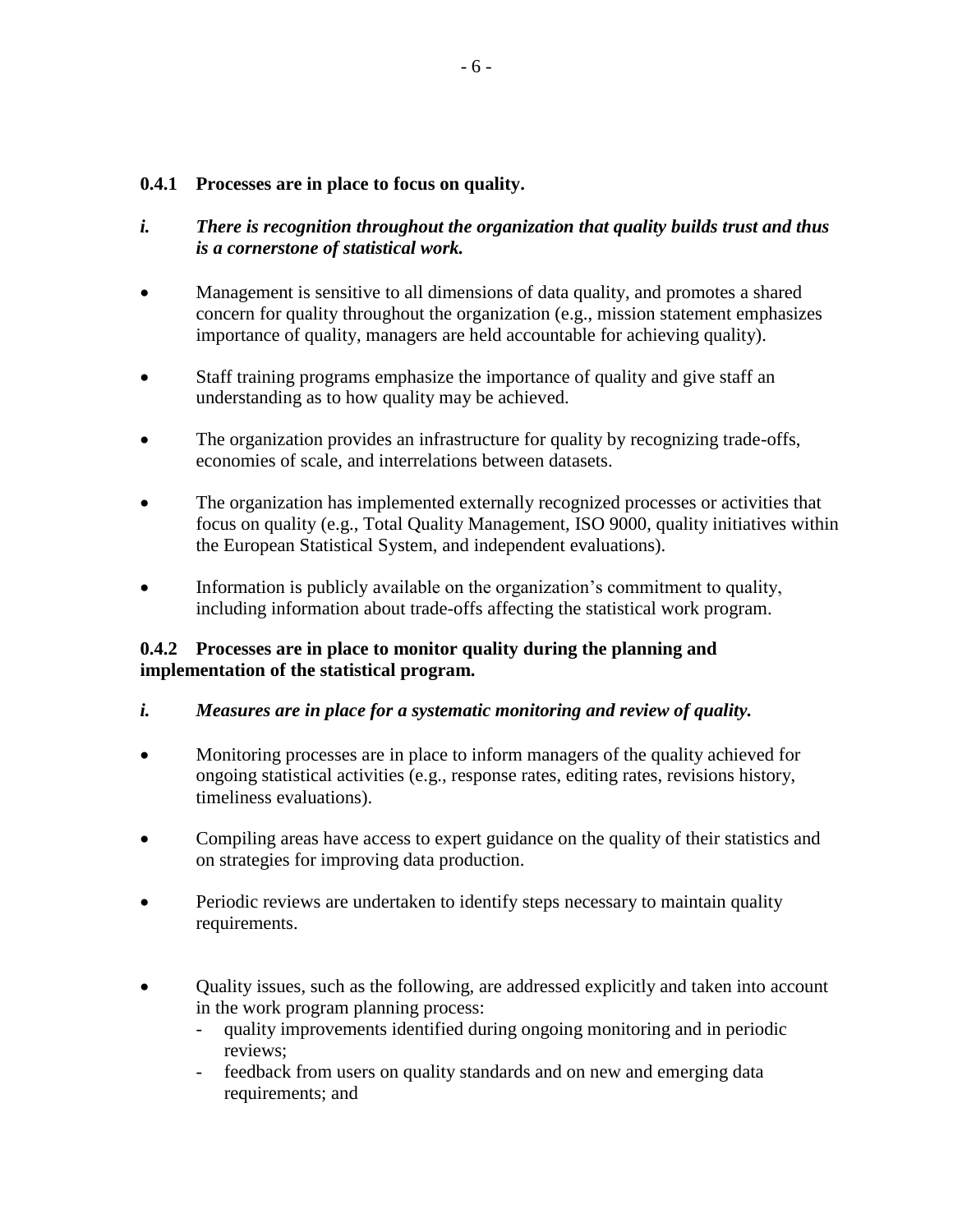trade-offs among the dimensions of quality (e.g., resources availability, timeliness, and accuracy/reliability).

# **1. Assurances of Integrity**

*The principle of objectivity in the collection, processing, and dissemination of statistics is firmly adhered to.*

# **1.1 Institutional Integrity**

— *Statistical policies and practices are guided by professional principles.*

## **1.1.1 Statistics are produced on an impartial basis.**

## *i. The terms or conditions under which the statistics are produced are in accordance with professional independence.*

- A law or other formal provision supports professional independence by, for example: - addressing the general need for the professional independence of the dataproducing agency (e.g., the importance of professional independence in carrying statistical functions is clearly stated and recognized);
	- prohibiting interference from others, including other government agencies, in the compilation and/or dissemination of statistical information; and
	- ensuring that the choice, tenure, and reporting arrangements of the agency's head are supportive of the professional independence of the statistical agency (e.g., tenure does not usually coincide with that of current government; appointment and removal of head result from transparent processes with emphasis on professional qualifications and performance).
- If there is no law or formal provision to support professional independence,
	- traditions or cultures of professionalism are clearly recognized as essential to the credibility of statistical results (e.g., others, including other government agencies, understand the importance of noninterference); and
	- the choice, tenure, and reporting arrangements of the agency's head are supportive of the professional independence of the agency.

## *ii. Professionalism is actively promoted and supported within the organization.*

- Recruitment and promotion are based on relevant aptitude and/or expertise in statistics (e.g., sampling techniques or in the subject matter area).
- Formal (using internal and outside experts) and on-the-job training in the methodology and compilation methods is provided, including participation in seminars, courses, and workshops arranged by regional and international organizations to further knowledge of statistical practices and providing easy access to professional literature.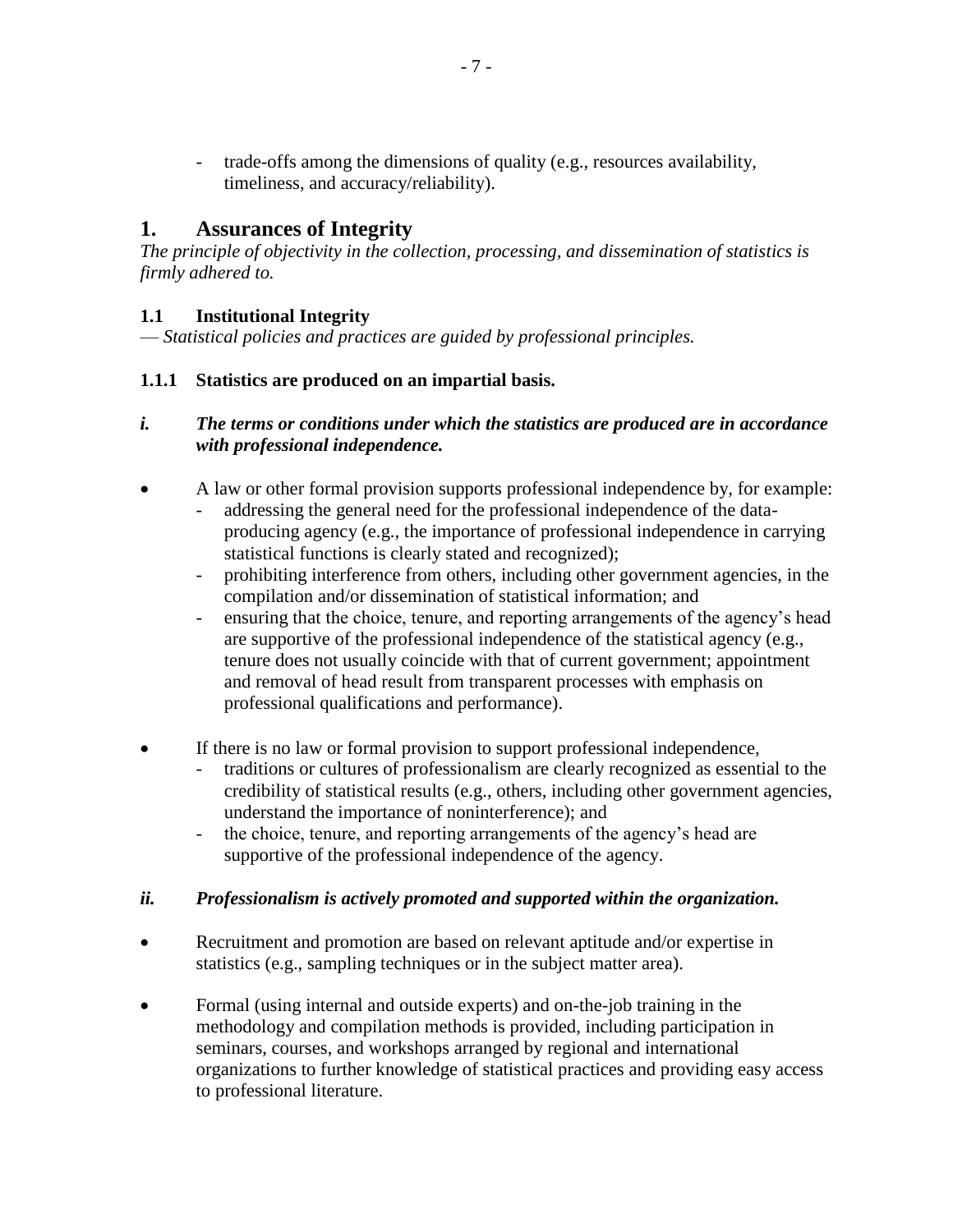- Processes and activities in the workplace promote a culture of professionalism (e.g., by professional accreditation of staff, peer review of statistical work, recognition of authors of methodological papers, organization of lectures and conferences, and the institutional support of professional bodies).
- Research and analysis (including rationale for the choice of methodologies) are encouraged and published subject to internal review and other processes to maintain the agency's reputation for professionalism.

## **1.1.2 Choice of data sources and statistical techniques as well as decisions about dissemination are informed solely by statistical considerations**

## *i. The choices of data sources and statistical techniques are informed solely by statistical considerations*

• The choice of source data (e.g., among surveys, between surveys and administrative records, or between collected data and administrative records) is based on measurement objectives and data requirements.

## *ii. Decisions about dissemination are informed solely by statistical considerations (resources permitting).*

- Decisions to disseminate data are based solely on statistical considerations.
- Decisions about the timing, media, and other aspects of dissemination are based solely on statistical considerations.

# **1.1.3 The appropriate statistical entity is entitled to comment on erroneous interpretation and misuse of statistics.**

- *i. The data producing agency comments when its statistics are misinterpreted or misused.*
- The data producing agency seeks to prevent misinterpretation or misuse of statistics by providing explanatory materials and briefings (e.g., to the media).
- There is a formal policy or well-established custom to deal with data misinterpretations or misuse of statistics.
- The data producing agency
	- monitors media coverage of its data ("clipping service"), and
	- comments publicly and in a timely manner on erroneous interpretations or misuse of the statistics in the media and in other fora.

# **1.2 Transparency**

— *Statistical policies and practices are transparent.*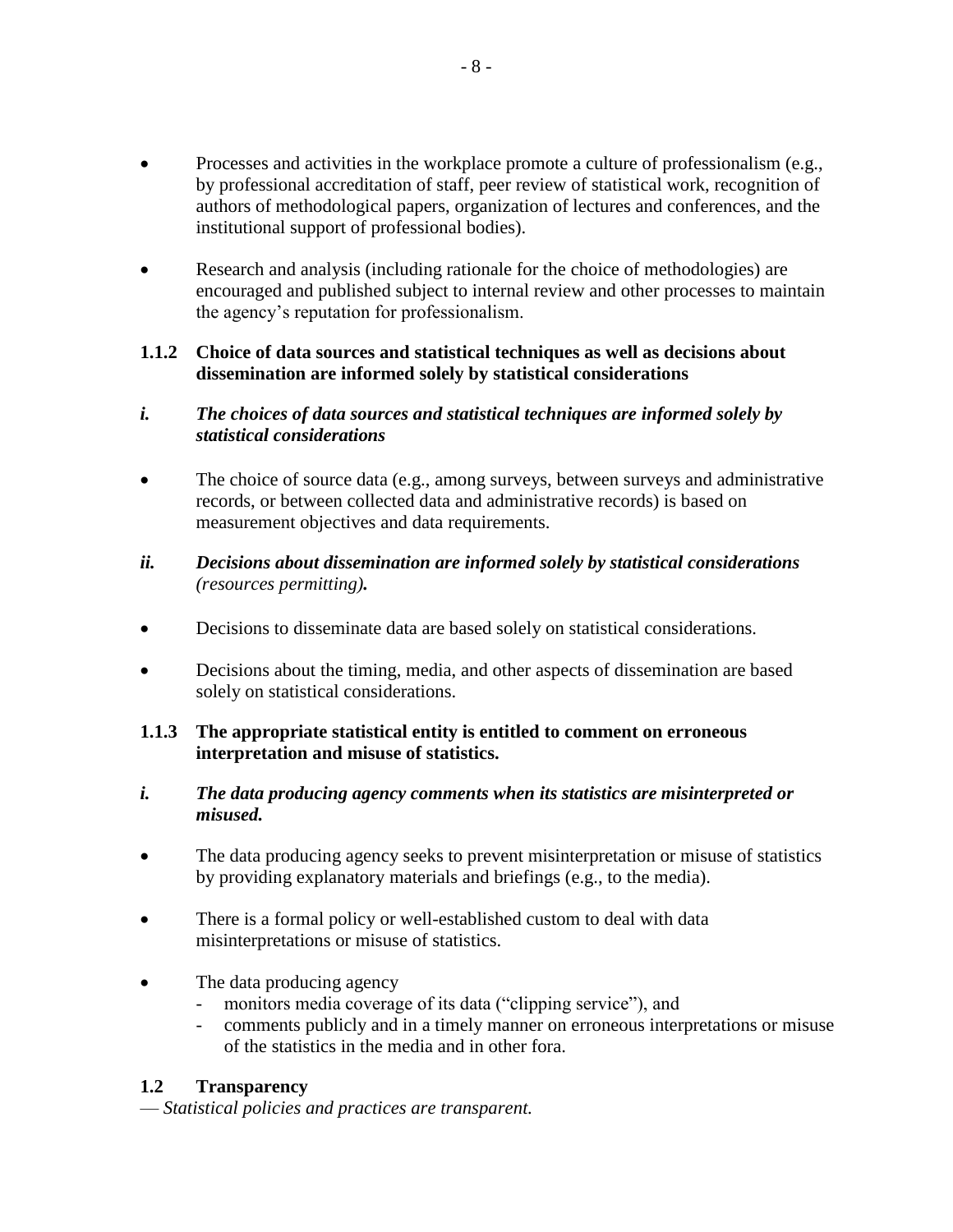- **1.2.1 The terms and conditions under which statistics are collected, processed, and disseminated are available to the public.**
- *i. Information is available to the public about the terms and conditions under which the statistical series are compiled and disseminated, including the obligation to compile and disseminate the statistics, the confidentiality of individual reporters' data, and other key features.*
- Agency publications and/or websites reproduce material from the statistical law and other relevant documents about the terms and conditions under which official statistics are compiled and disseminated. These terms and conditions may refer to the obligation to compile and disseminate the statistics, the confidentiality of individual reporters' data, and other key features (e.g., the codes of conduct under which official statistics are compiled and disseminated, the approval process for data dissemination, the procedures to hire and remove the head of the data producing agency).
- In public speeches and other gatherings, the agency makes an active and ongoing effort to inform all interested parties about the terms and conditions under which it operates.
- Statistical publications identify where more information about the data producing agency and its products can be found.

## **1.2.2 Internal governmental access to statistics prior to their release is publicly identified.**

#### *i. The public is made aware of internal government access to statistics prior to their release to the public.*

 Internal government access to statistics prior to release is made public in terms of who has access, and how long before the dissemination access is given.

# **1.2.3 Products of statistical agencies/units are clearly identified as such.**

## *i. Statistical products are clearly identified so that the public is aware of what the data producing agency takes responsibility for.*

- Data released to the public are clearly identified as the data producing agency's product (e.g., by name, logo, and insignia).
- In the case of joint publications, the part attributable to the data producing agency is identified (e.g., statistics are clearly distinguished from policy interpretation).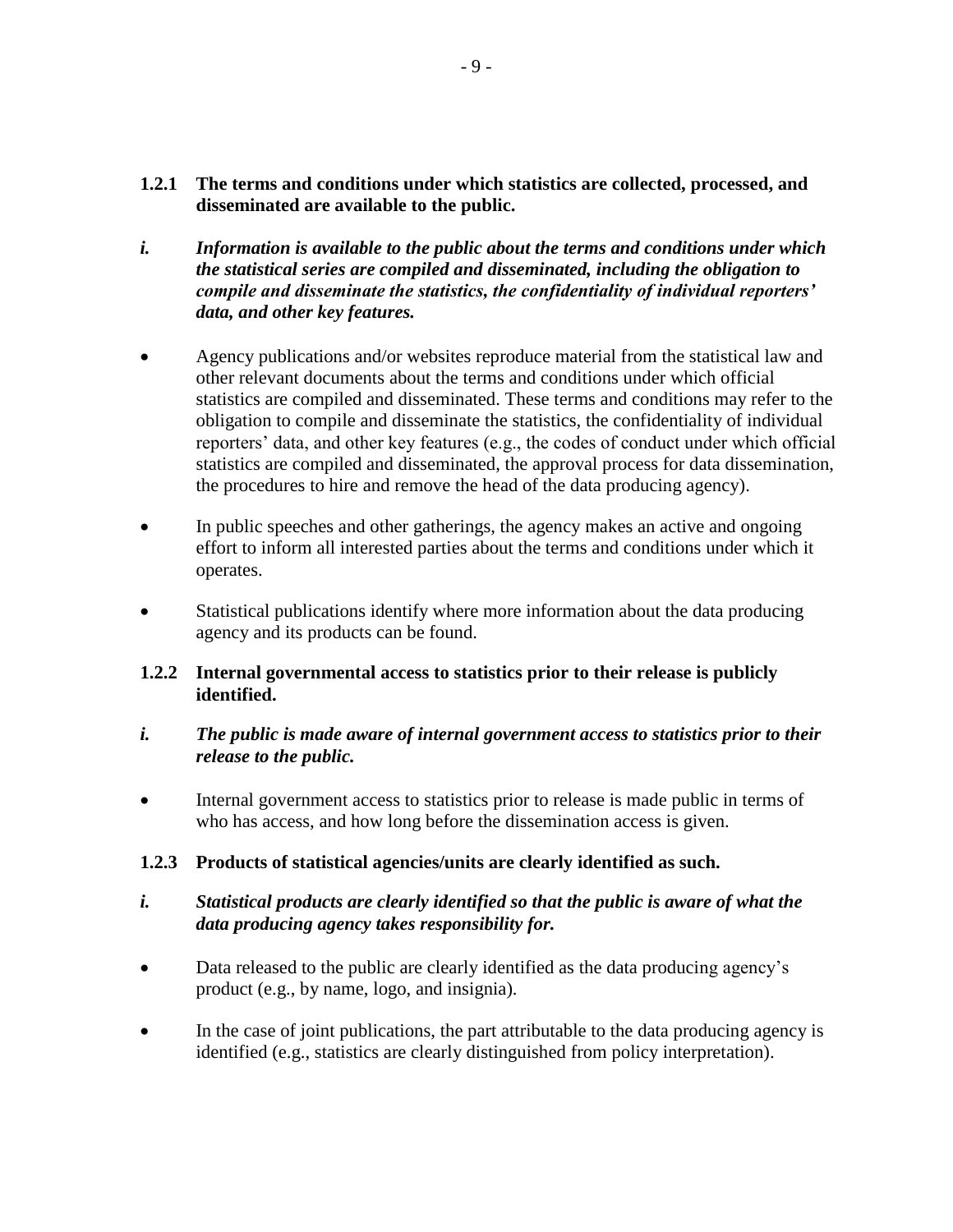- The data producing agency requests attribution when its statistics are used or reproduced.
- **1.2.4 Advance notice is given of major changes in methodology, source data, and statistical techniques.**
- *i. Users of statistics are made aware in advance of major changes in methodology, source data, and statistical techniques.*
- Advance notice is given to the public (e.g., articles in bulletins, briefings, or news releases) when major changes are introduced in methodology, sources, and statistical techniques.

#### **1.3 Ethical standards**

— *Policies and practices are guided by ethical standards.*

## **1.3.1 Guidelines for staff behavior are in place and are well known to the staff.**

#### *i. A clear set of ethical standards has been prepared.*

- There are clear guidelines outlining correct behavior when the agency or its staff are confronted with potential conflict of interest situations.
- There are clear guidelines that make the connection between ethics and staff responsibilities (e.g., with respect to guarding against misuse and misrepresentation of statistics (see also 1.1.3)).
- A strong culture for maintaining ethical standards discourages political interference.
- *ii. Staff are made aware of the ethical standards.*
- Management acknowledges its status as a role model and is vigilant in following the standards.
- New staff are made aware of the standards when they join the organization.
- Staff are reminded periodically of the standards (e.g., in staff training, announcements to staff, or by requiring staff to periodically reaffirm ethical practices or adhere to conflict of interest policy).

## **2. Methodological Soundness**

*The methodological basis for balance of payments and international investment position statistics follows internationally accepted standards, guidelines, or good practices.*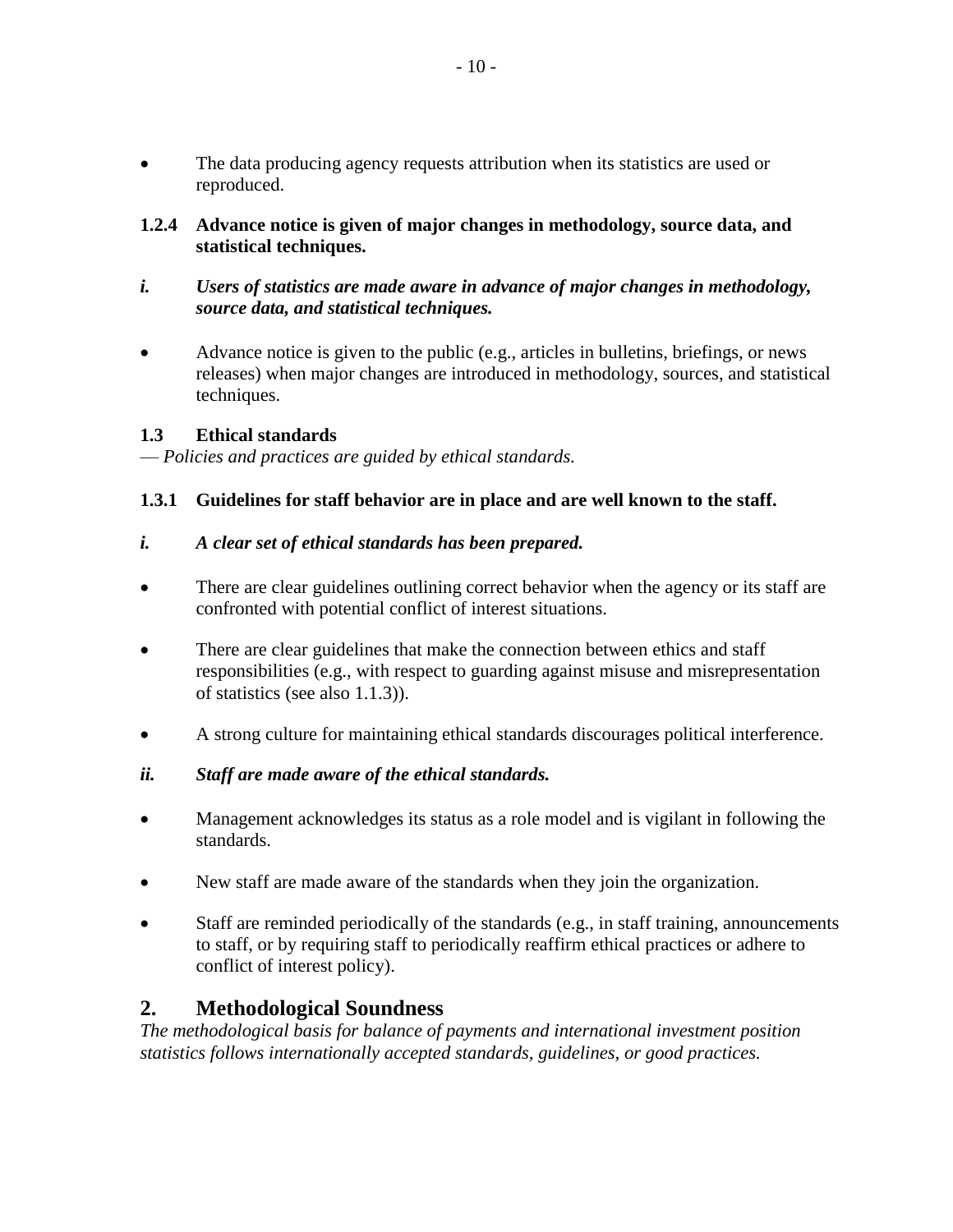The methodological soundness dimension is assessed against the guidelines outlined in the sixth edition of the *Balance of Payments and International Investment Position Manual (BPM6)*, currently the most recent manual for these statistics. The application of these guidelines would generally be evaluated at the level of the materially-significant data categories (e.g., goods, travel, income, direct investment, and portfolio investment). However, most countries will need a period of time to implement *BPM6*. For these countries, plans should be in place to migrate to *BPM6*.

## **2.1 Concepts and definitions**

*— Concepts and definitions used are in accord with internationally accepted statistical frameworks.*

- **2.1.1 The overall structure in terms of concepts and definitions follows internationally accepted standards, guidelines, or good practices.**
- *i. The overall conceptual framework of the balance of payments and the IIP is in broad conformity with guidelines outlined in the most recent manual for these statistics (BPM6).*
- Classification, netting and ordering in the IIP is consistent with *BPM6.*
- Current, capital, and financial accounts of the balance of payments statement are defined according to the guidelines of the *BPM6*.
- Net lending/net borrowing recorded as the current and capital account balance is in principle equal to net lending/net borrowing recorded as the financial account balance.
- In constructing the balance of payments statement, a double-entry system is applied as a basic principle, and the net residual is embedded in the errors and omissions item. The errors and omissions are derived as net lending/net borrowing from the financial account minus the same item derived from the current and capital account.
- A clear distinction is made in the system between the income component and the goods and services components. The balance of payments financial account provides for a separate recording of transactions in assets and transactions in liabilities.
- Foreign direct investment is presented on a gross assets and liabilities basis. However, data on the directional basis (i.e., inward and outward direct investment), which are essential for many purposes, are also available.
- Deviations from the above concepts and definitions are kept under review (see also 5.2.1).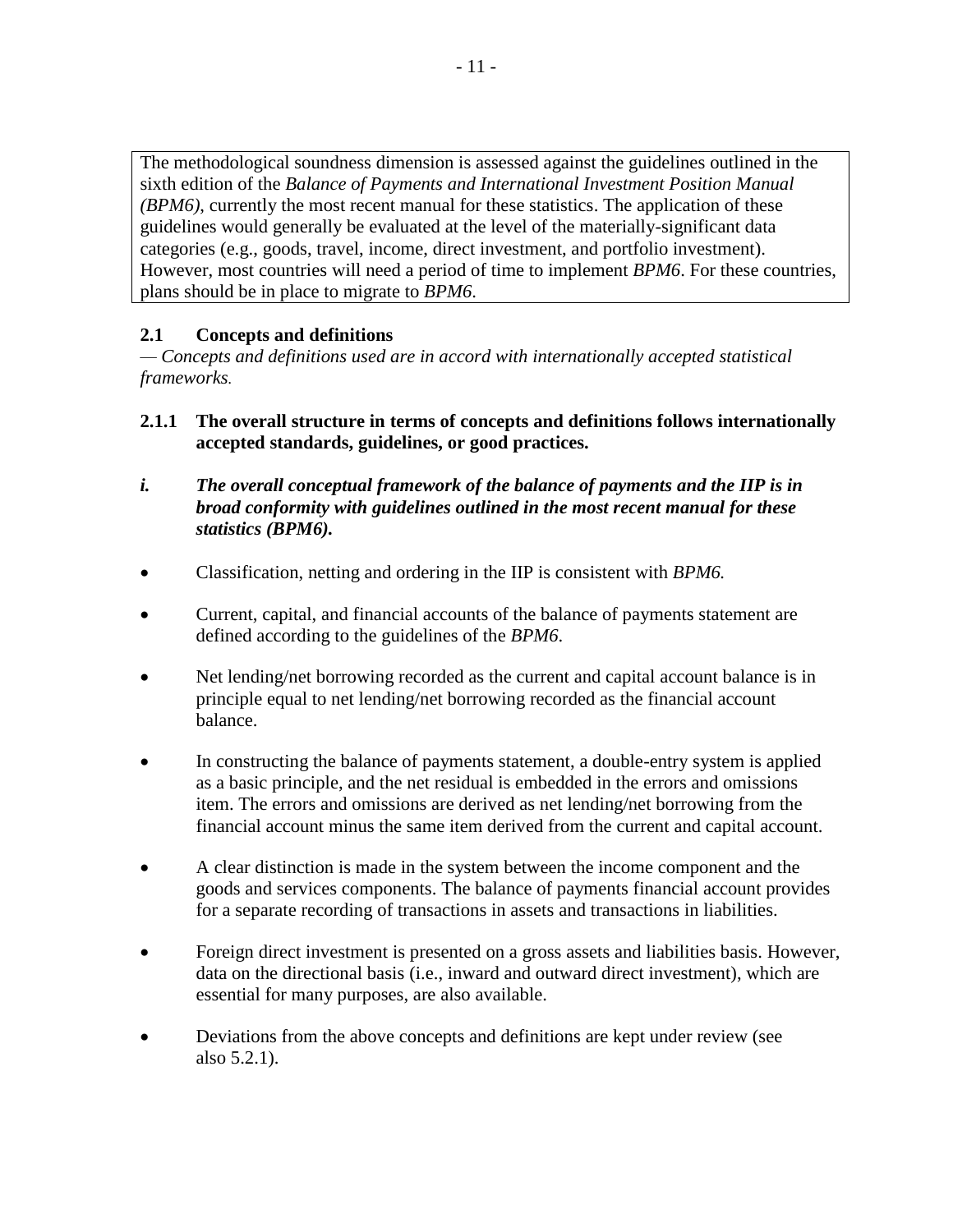#### *ii. Concepts and definitions used to compile the balance of payments and IIP statistics are in broad conformity with guidelines outlined in the most recent manual for these statistics (BPM6).*

- Resident institutional units are defined in conformity with the relevant manual *(BPM6)* and relate to those that have a predominant center of economic interest in the country/territory, for example:
	- enterprises, including unincorporated branches are considered to be residents of the economic territories where they operate;
	- for construction enterprises that operate as unincorporated businesses in the economy where work is being performed, the one-year guideline is applied flexibly together with other considerations (e.g., maintain a complete set of accounts, pay income taxes to the host country, etc.);
	- the residence of units operating mobile equipment in international waters or airspace is attributed to the operating enterprise's country of residence;
	- the residence of offshore entities and enterprises operating in free trade zones is attributed to the economy in which they are located;
	- the residence of Special Purpose Entities (SPEs) is attributed to the economy in which they are located;
	- international organizations and supranational authorities are not considered residents of any national economy;
	- all units of general government (e.g., embassies, military bases) are considered to be resident in their own economy;
	- subject to specific circumstances, an individual may cease being a resident of his country when he or she works continuously for one year or more in a foreign country.
- Balance of payments and IIP statements are defined according to the guidelines of the relevant manual *(BPM6),* for example:
	- both exchanges and unrequited transfers (transactions without a quid pro quo) are registered;
	- the distinction between inbound and outbound transportation is made at the point after goods are loaded on board the carrier at the custom frontier of the exporting country).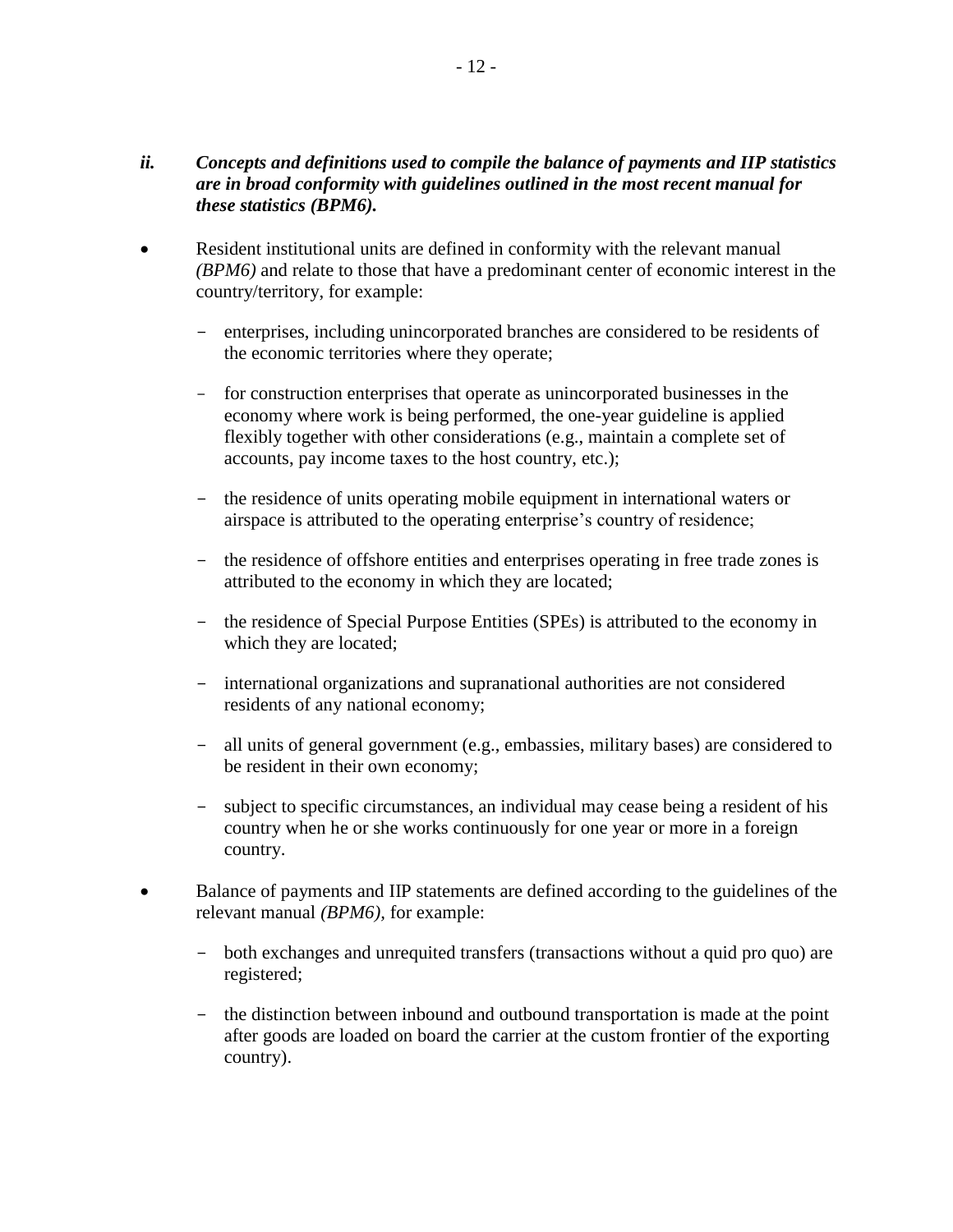- The classification according to functional categories is in line with the relevant manual *(BPM6)* concepts and definitions, e.g.:
	- foreign direct investment transactions are defined as equity ownership representing 10 percent or more of the voting power;
	- reserve assets are defined considering the concept of monetary authorities' effective control and availability for use;
- The balance of payments transactors are defined as all resident economic entities of a compiling economy engaged in transactions with nonresidents. The holders of financial assets and the issuers of financial liabilities that are included in the IIP are defined as all residents having financial claims on or liabilities to nonresidents.
- Deviations from the above concepts and definitions are kept under review (see also 5.2.1).

# **2.2 Scope**

*— The scope is in accord with internationally accepted standards, guidelines, or good practices.*

## **2.2.1 The scope is broadly consistent with internationally accepted standards, guidelines, or good practices.**

## *i. The scope of the balance of payments and IIP statistics is broadly consistent with the guidelines outlined in the relevant manual (currently BPM6).*

- In principle, all resident-nonresident transactions as specified in the *BPM6* are covered in the balance of payments statistics (e.g., goods for processing, repairs on goods, nonmonetary gold, shuttle trade, smuggling, purchase of computer software, mineral exploration, e-commerce transactions, leases and other transferable contracts, reinvested earnings, intercompany lending, portfolio investment of private sector, trade credit, short-term debt transactions, debt arrears, noncash transactions).
- In principle, all positions in financial claims between resident institutional units and nonresidents are included in the IIP.
- In principle, all resident institutional units engaged in transactions with nonresidents are covered*,* for example:
	- incorporated or unincorporated affiliates of nonresident companies;
	- resident territorial enclaves in the rest of the world (e.g., embassies);
	- free zones/bonded warehouses/factories operated by offshore enterprises under customs control;
	- workers who work temporarily in another country.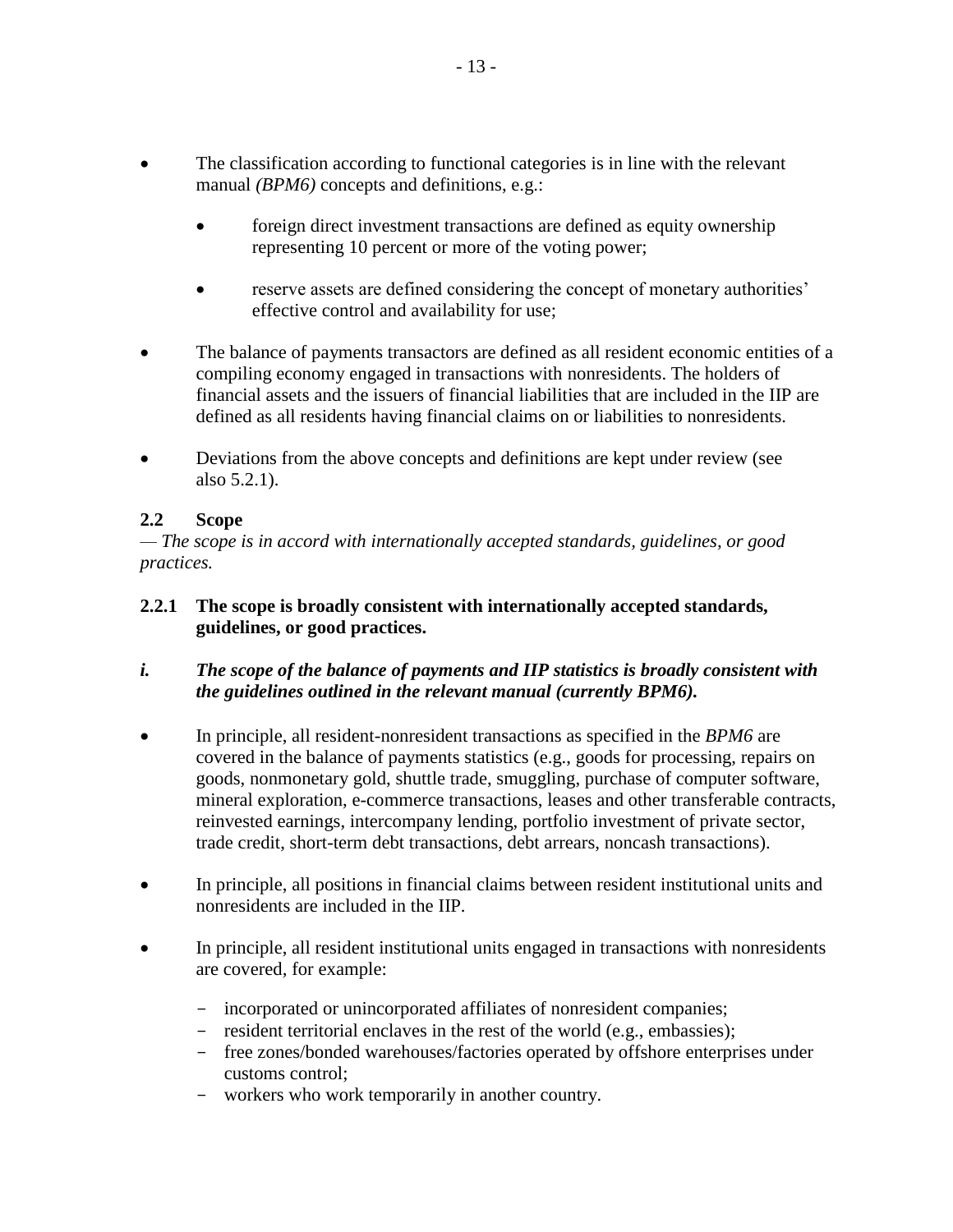- In principle, all memorandum items included in the relevant manual *(BPM6)* are covered, e.g.:
	- in the income account, interest before FISIM for the relevant income categories;
	- in the financial account, separate data on exceptional financing;
	- separate data on reserve related liabilities of the monetary authorities (central bank and relevant parts of the central government) on a remaining maturity basis;
	- separate data on the currency composition of residents' debt claims on and debt liabilities to nonresidents; also, separate data on financial derivatives (notional value) with nonresident involving the receipts and payments of foreign currency;
	- SDR allocations in other investment liabilities;
	- nonperforming loans separately at fair value (or, separately, at nominal value if fair value is unavailable).
- Deviations from the above scope are kept under review (see also 5.2.1).

#### **2.3 Classification/Sectorization**

*— Classification/Sectorization systems are in accord with internationally accepted standards, guidelines, or good practices.*

#### **2.3.1 Classification/Sectorization systems used are broadly consistent with internationally accepted standards, guidelines, or good practices.**

#### *i. Classification used for the balance of payments and IIP statistics are in broad conformity with guidelines outlined in the relevant manual (BPM6).*

- Transactions and positions are classified to the relevant standard component of the *BPM6,* for example:
	- transactions in goods and services by government entities abroad are classified under the government services not-included-elsewhere component;
	- manufacturing on physical inputs owned by nonresidents are recorded as a service;
	- merchanting of goods is classified under goods trade, with both gross and net values shown; the net amounts are included in the goods exports aggregates;
	- outright purchases and sales of the results of R&D (including patents and copyrights) are recorded under research and development services;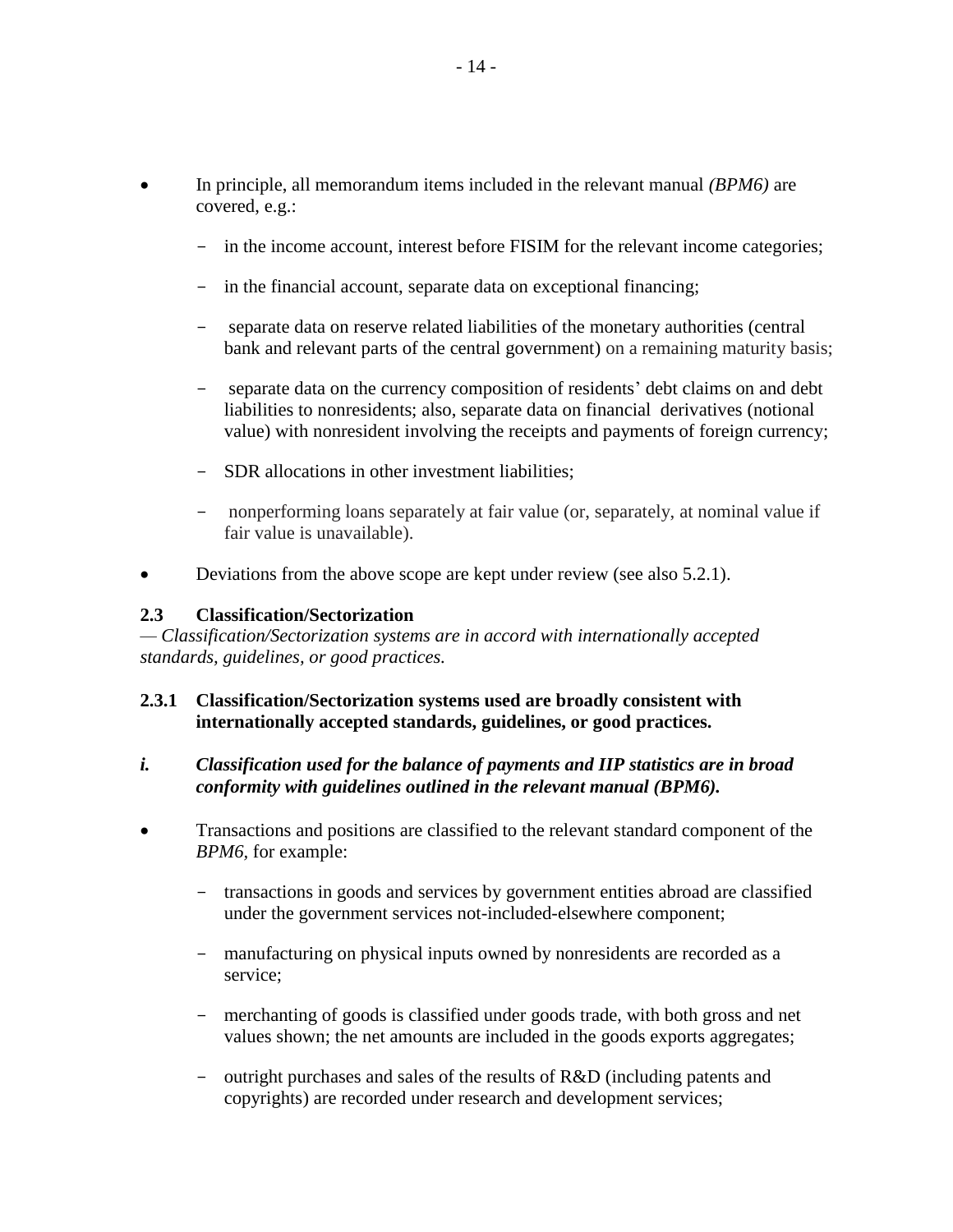- charges for the use of the outcomes of R&D are classified as a service under charges for the use of intellectual property n.i.e.;
- financial intermediation services indirectly measured (FISIM) are distinguished from investment income and classified under financial services;
- all changes related to migrants transfers are excluded from the balance of payments; corrections in the form of other changes are made in the IIP for the relevant positions in assets and liabilities.
- long-term construction projects are classified under the foreign direct investment component;
- license fees for fishing and hunting are included in the capital account ;
- borrowing and lending—including debt securities and supplier's credits between direct investors and direct investment enterprises are classified under the Foreign Direct Investment (FDI), except when transactions/positions are between a selected category of affiliated financial intermediaries;
- loan transactions and positions of the banking sector are classified separately from currency and deposits transactions/positions of this sector; however, interbank loan positions are classified under deposits.
- the short-term and long-term attribution of transactions and positions in the other investment component is made according to the original maturity of the financial instrument.
- Deviations from above classification systems are kept under review (see also 5.2.1).

#### *ii. Sectorization used for the balance of payments and IIP statistics are in broad conformity with guidelines outlined in the relevant manual (BPM6).*

- Institutional units are attributed to the relevant sector according to the *BPM6,* for example:
	- government guaranteed external debt transactions are attributed to the institutional sector of the borrower;
	- Government-controlled enterprises that are public corporations (e.g., produce market output, and have complete sets of accounts) are excluded from general government and are included as public enterprises in the appropriate nonfinancial or financial corporations sector.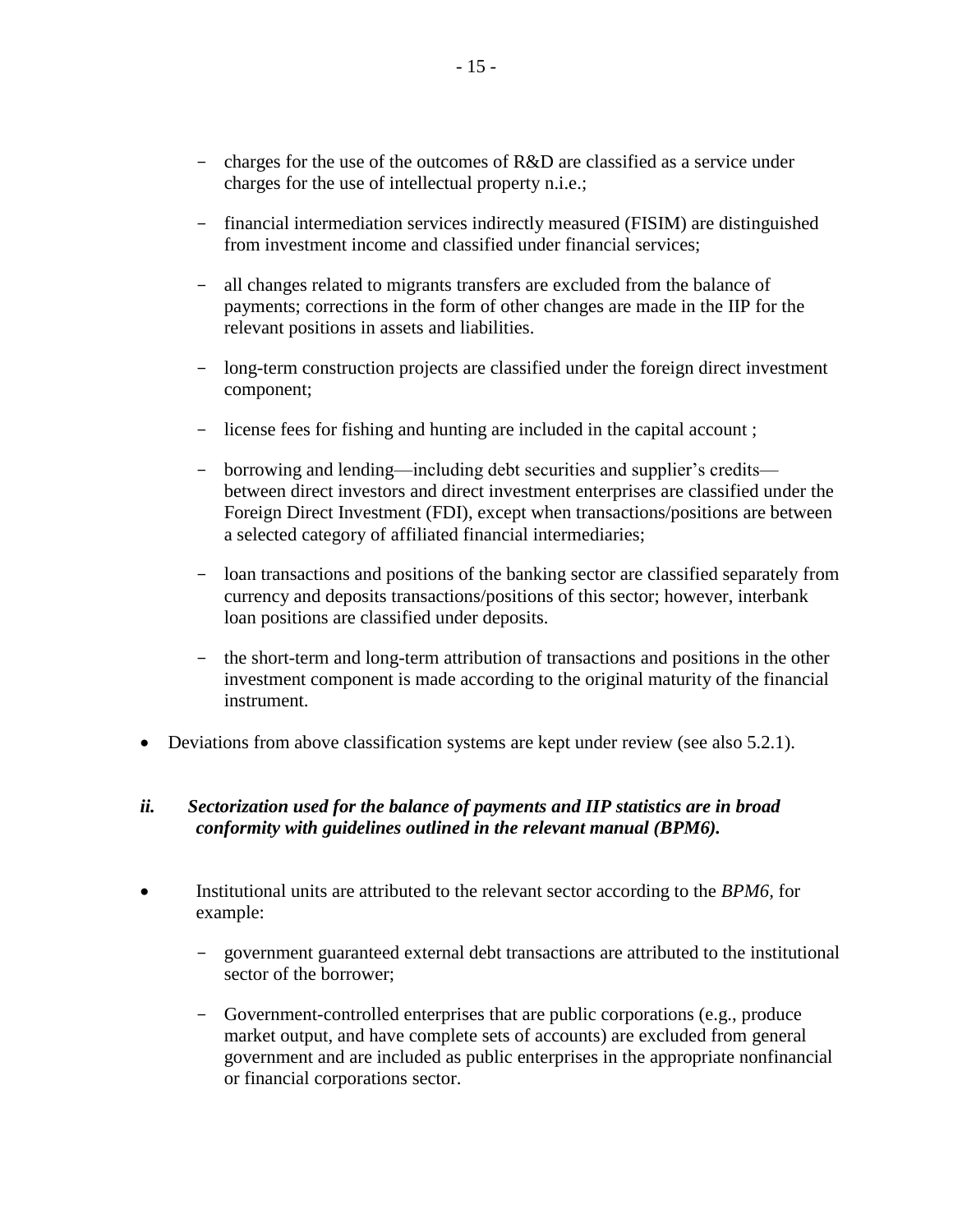## **2.4 Basis for recording**

*— Flows and stocks are valued and recorded according to internationally accepted standards, guidelines, or good practices.*

### **2.4.1 Market prices are used to value transactions and positions. For some positions, proxies are used.**

## *i. Valuation rules used for recording transactions and positions follow the principle of market valuation outlined in the relevant manual (BPM6).*

- The principle of market valuation specified in the *BPM6* is used to value transactions, for example:
	- total imports and exports are valued on an f.o.b. basis;
	- monetary gold is valued at market prices;
	- financial instruments traded on a regular basis are valued by directly using the price quotations from markets;
- Appropriate substitute measures for market price are developed when no actual market prices are available, for example:
	- barter trade, transactions between affiliated enterprises, gifts or grants;
	- for financial instruments that are not or infrequently traded in financial markets a fair value is estimated that approximates market value;
	- loans, deposits, and other accounts receivable/payable are recorded at nominal value;
- Where transaction estimates are derived from stock data, the value of the transaction excludes valuation and other changes.

## *ii. Foreign currency transactions are converted into domestic currency/unit of account following guidelines outlined in the relevant manual (BPM6).*

- As specified in *BPM6*, transactions in foreign currency are converted using the midpoint exchange rate prevailing in the market on the transaction date. When the actual exchange rate is not available, the average exchange rates for the shortest applicable period is used.
- Where transaction estimates are derived from stock data, an attempt is made to value the stock data in their original currencies, and then convert the change in original currency to domestic currency/unit of account at the average exchange rate for the applicable period.
- Proper adjustments are made if a system of multiple official exchange rates exists.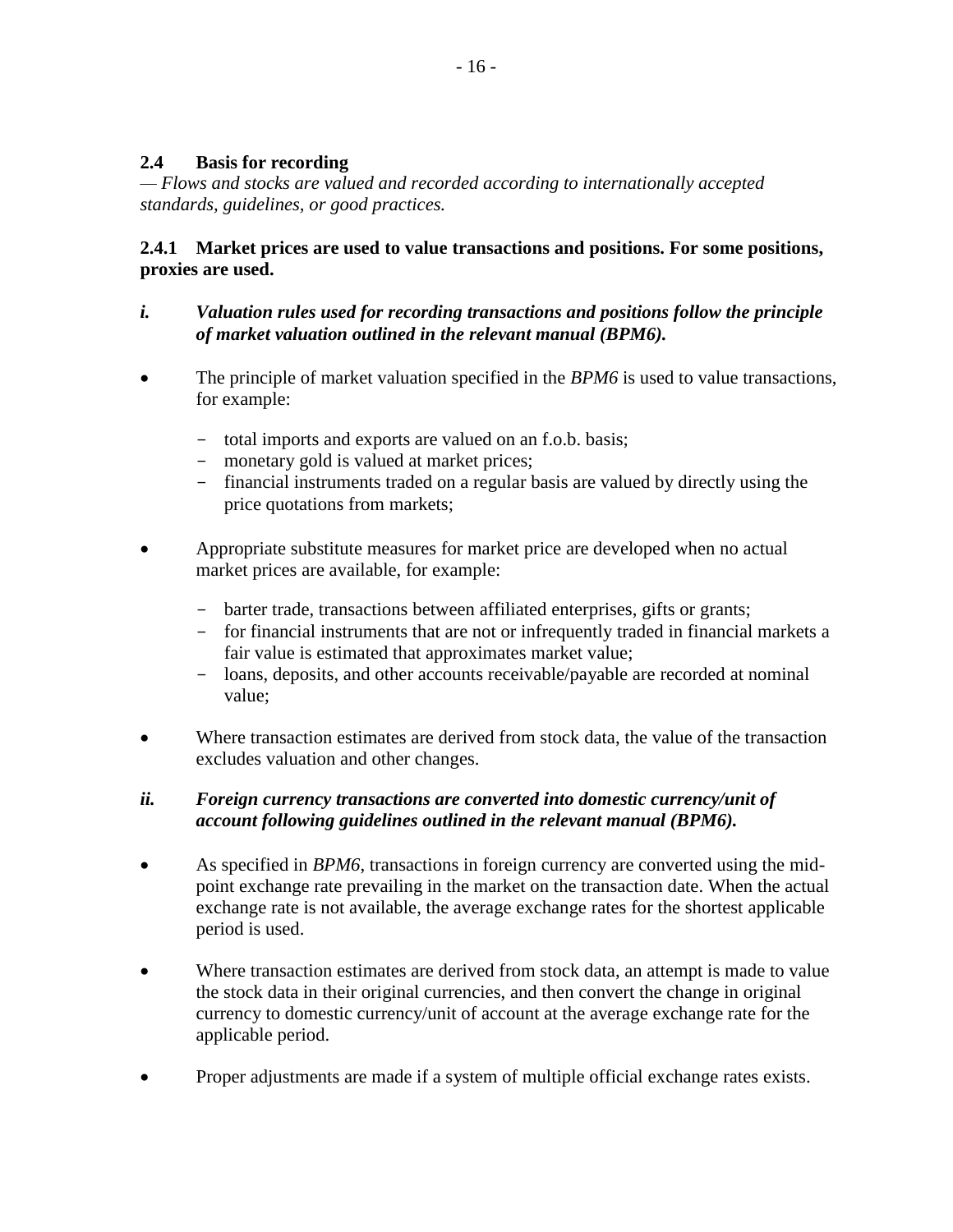Deviations from the above valuation principles, inclusive of focal issues i. and ii., are kept under review (see also 5.2.1).

## **2.4.2 Recording is done on an accrual basis.**

#### *i. Transactions are recorded on an accrual basis.*

- In general, change of ownership as specified in the *relevant manual (BPM6)* is the principle governing the recognition of transactions and their time of recording, for example:
	- the change in ownership of goods is considered to occur at the time the partners record the transactions in their books or accounts;
	- services are recorded when rendered (delivered or received);
	- for all financial instruments bearing interest, the accrual of interest costs is recorded when interest accrues instead of when paid or due for payment;
	- dividends are recorded as at the moment the shares go ex-dividend;
	- reinvested earnings on direct investment are recorded in the periods when earned;
	- loan drawings are entered in the accounts at the time of actual disbursement, and loan repayments are entered when actually paid;
	- no entries in arrears are recorded in the standard presentation when payments are not made when due; supplementary entries may be recorded for the arrears.
- If accrual accounting is not in place, there are appropriate adjustments made to approximate accrual (e.g., by applying income yields to the value of assets and liabilities using various types of the extrapolation techniques).
- Deviations from the above accrual accounting are kept under review (see also 5.2.1).

#### **2.4.3 Grossing/netting procedures are broadly consistent with internationally accepted standards, guidelines, or good practices.**

#### *i. The recording of current, capital, and financial account transactions follows guidelines of the relevant manual (BPM6).*

- In line with the recommendations of the *BPM6*, current and capital account transactions are recorded on a gross basis while financial account transactions are recorded on a net basis, separately for the individual asset and liability components.
- Deviations from the above recording are kept under review (see also 5.2.1).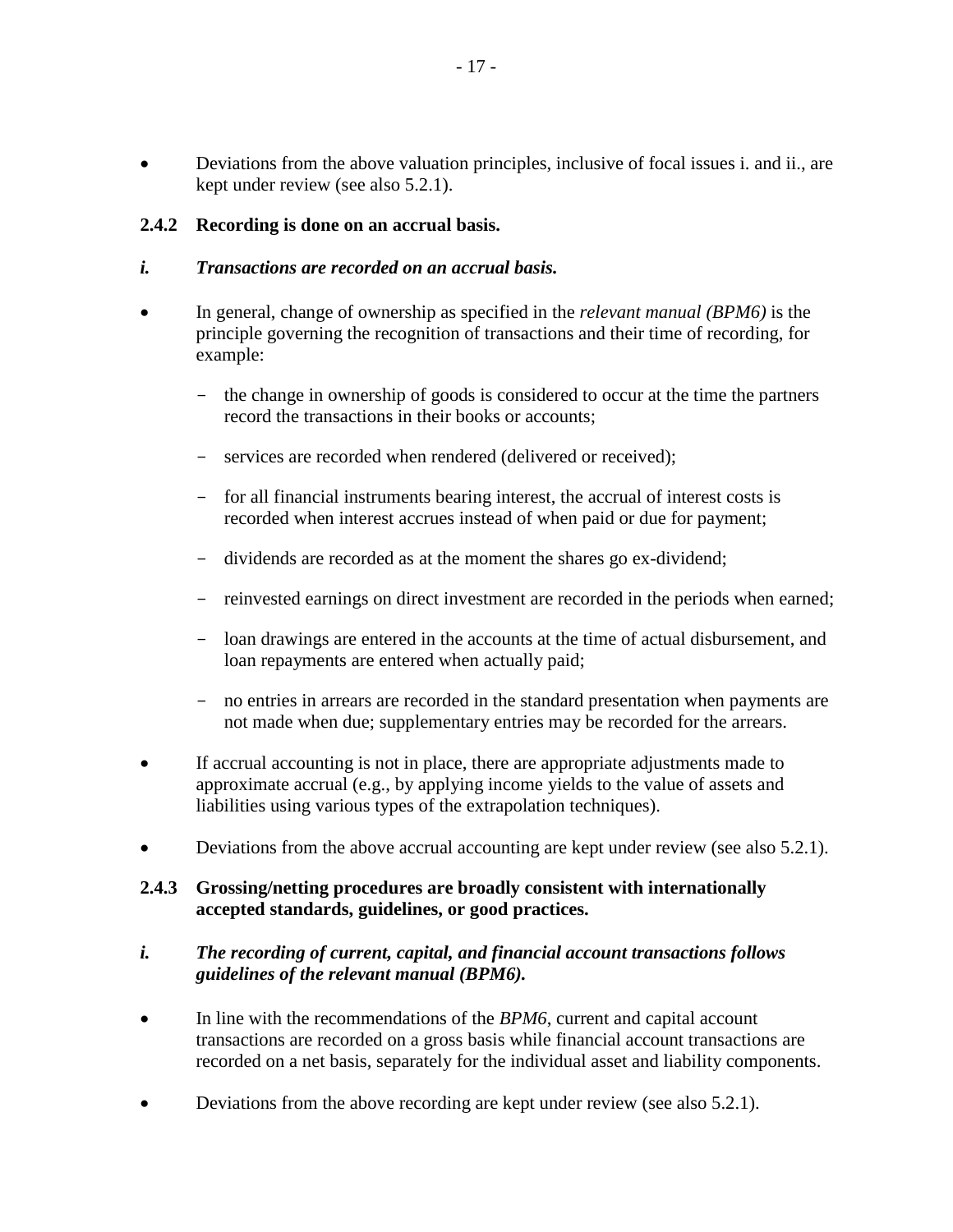# **3. Accuracy and Reliability**

*Source data and statistical techniques are sound and statistical outputs sufficiently portray reality.*

The accuracy and reliability dimension would generally be evaluated at the level of the materially-significant balance of payments and IIP data categories (e.g., goods, travel, income, direct investment, and portfolio investment).

# **3.1 Source data**

*— Source data available provide an adequate basis to compile statistics.*

- **3.1.1 Source data are obtained from comprehensive data collection programs that take into account country-specific conditions.**
- *i. The data collection programs employed to compile the balance of payments and IIP statistics are adequate.*
- The composition of data sources within the collection program provides for sufficient coverage for compiling the balance of payments and IIP statistics.
- The core data sources (surveys and/or international transactions reporting system<sup>2</sup>) are broadly sufficient to compile the balance of payments and IIP statistics.
- Information from other available sources supplement core compilation, for example:
	- international merchandise trade statistics, which are based on customs recording procedures, are used to compile data on goods; $3$
	- monetary and financial statistics on the external positions of resident units are used to derive the financial transactions for these units; $<sup>4</sup>$ </sup>
	- data on reserve assets are provided by the central bank or monetary authority with transactions distinguished from valuation changes or with sufficient detail to enable derivation of transitions measures that exclude valuation changes;

 2 *Balance of Payments and International Investment Position Compilation Guide* (IMF, 1995), Chapters III and IV.

<sup>3</sup> *International Merchandise Trade Statistics: Concepts and Definitions* (United Nations, 2010).

<sup>4</sup> *Monetary and Financial Statistics Manual* (IMF, 2000), Chapters V and VII.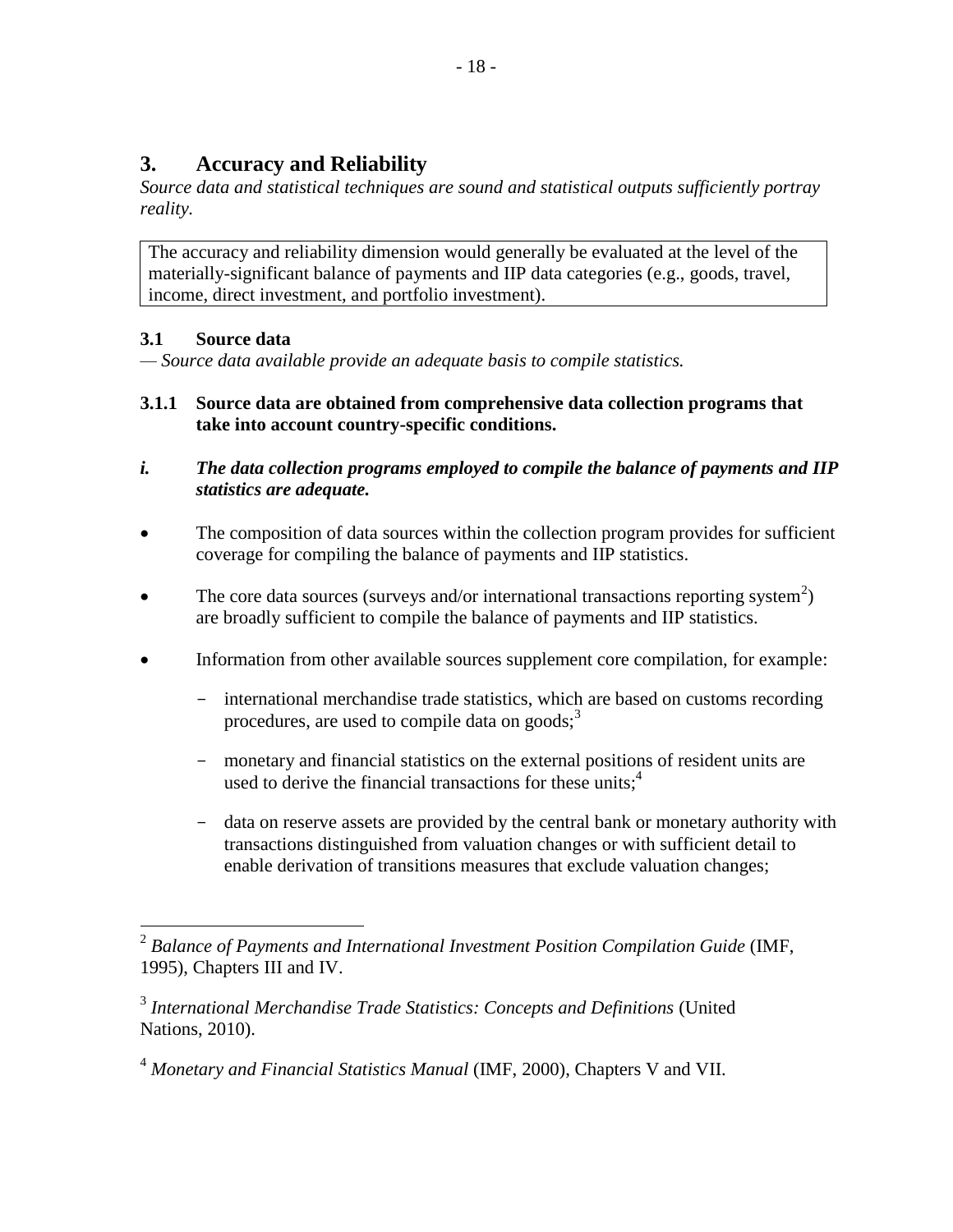- government department(s) provide information on the government's external transactions and positions (e.g., transactions in the government's external debt and data on embassy expenditures abroad).

#### *ii. Data collections based on surveys are adequate.*

- A comprehensive and up-to-date business register provides the basis for sample surveys of business units.
- Established procedures provide for frequently integrating new transactor units into the register(s) and accounting for mergers, cessation of operations, and other changes.
- In the absence of a statistical business register, other comprehensive frames are available (e.g., annual registers developed for licensing or other administrative purposes).
- Surveys of households and individuals are based on an up-to-date register or on an area-based sample frame that is current.
- The timing of the household/individuals survey takes account of seasonal variations.
- Sample design ensures that the population in scope is represented properly.
- The sample selections are assessed regularly, especially in relation to maintaining acceptable levels of sample error. Estimation methods for probability-based sample surveys are routinely assessed.
- Population benchmarks and weights used in the estimation process are reviewed and updated periodically.
- Survey questionnaires are constructed according to sound design principles (e.g., questionnaires are subject to field/pilot testing; observation studies are conducted during the design of survey questionnaires). They are reviewed periodically to take account of changed circumstances, and proposed changes are pre-tested to ensure effectiveness.
- Survey instruments are designed for efficient data capturing/processing that minimizes nonsampling errors.
- Benchmark collections are conducted, or other framework information is collected, with sufficient frequency, to ensure that the survey methodology is effective.
- The survey framework supports supplementary collections to allow the irregular collection of information to support the main compilation.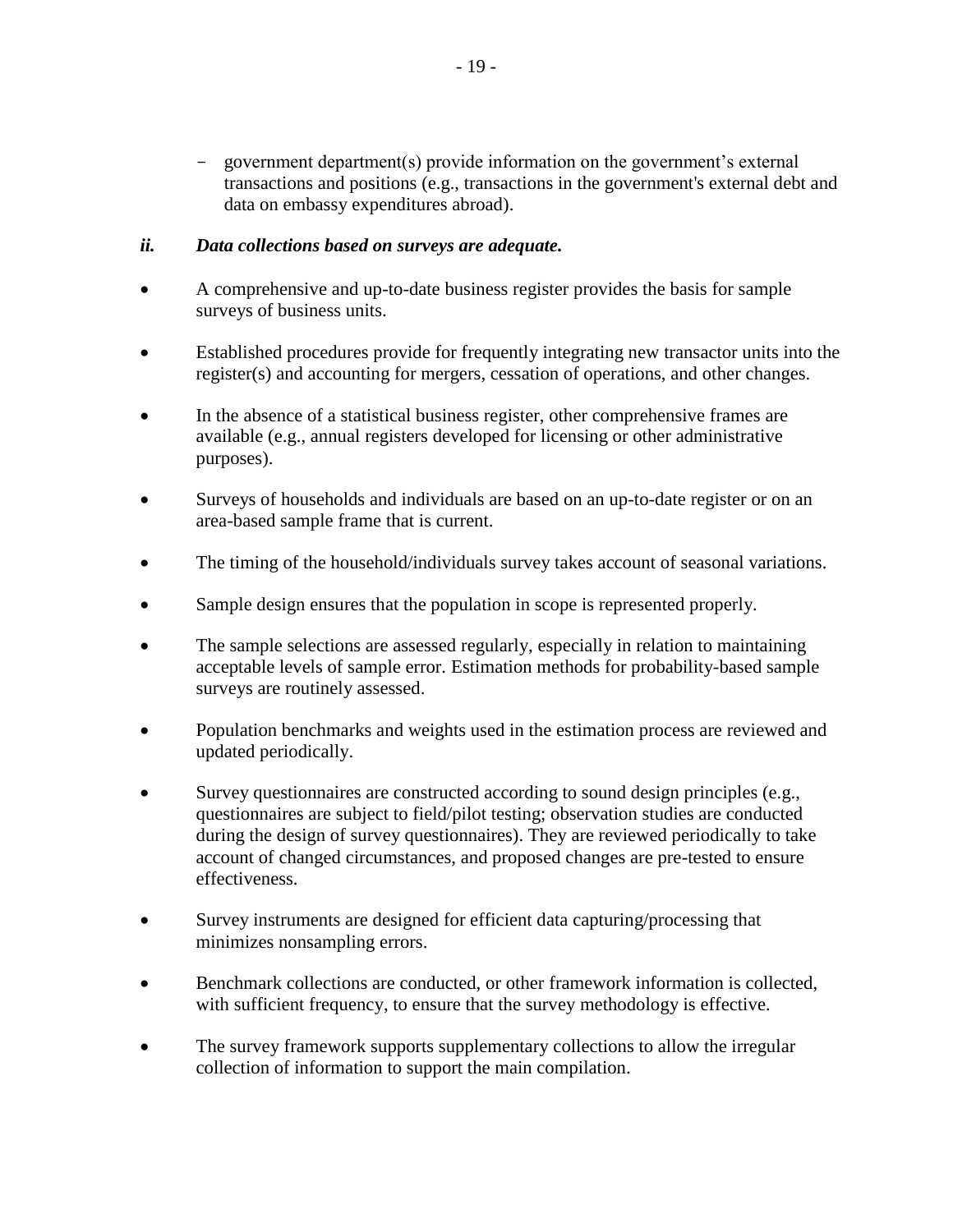## *iii. Data collection based on the international transactions reporting system (ITRS) is adequate.*

- The coverage of reporting banks in the ITRS is integrated with the bank register maintained by the bank supervisory authorities.
- Sufficiently detailed information is available for both transactions via banking accounts and transactions in cash.
- Reporting instructions request explanations about transactions that are above a given reporting threshold (as means of verification that they have been correctly classified in reports submitted by banks).
- Reporting instructions emphasize the need to minimize the number and value of transactions that are not classified by category.
- Reporting instructions do not permit netting of balance of payments transactions (e.g., credits net of debits).
- For transactions that fall below the reporting threshold, a sample survey of banks and nonbanking institutions with accounts abroad is conducted periodically to obtain information in order to classify the low-value transactions across the balance of payments components.
- The structure of the reporting system for banks and enterprises with accounts abroad is consistent with the accounting practices employed by banks and enterprises and thus data can be readily extracted from the operational records.
- The ITRS report forms are designed in a way that makes them easy to complete and appropriate for computer processing and have also been pilot-tested with a sample of respondents.
- *iv. Data collections based on administrative data sources are adequate.*
- Data from administrative records used to derive balance of payments and IIP components are adequate, and their gaps in terms of detail and coverage are known and accounted for.

## *v. The data collection programs are sufficiently open and flexible to provide for new developments in sources.*

 Periodic meetings are held with financial market participants and the business community to identify new developments that need to be taken account in the balance of payments and IIP compilation system.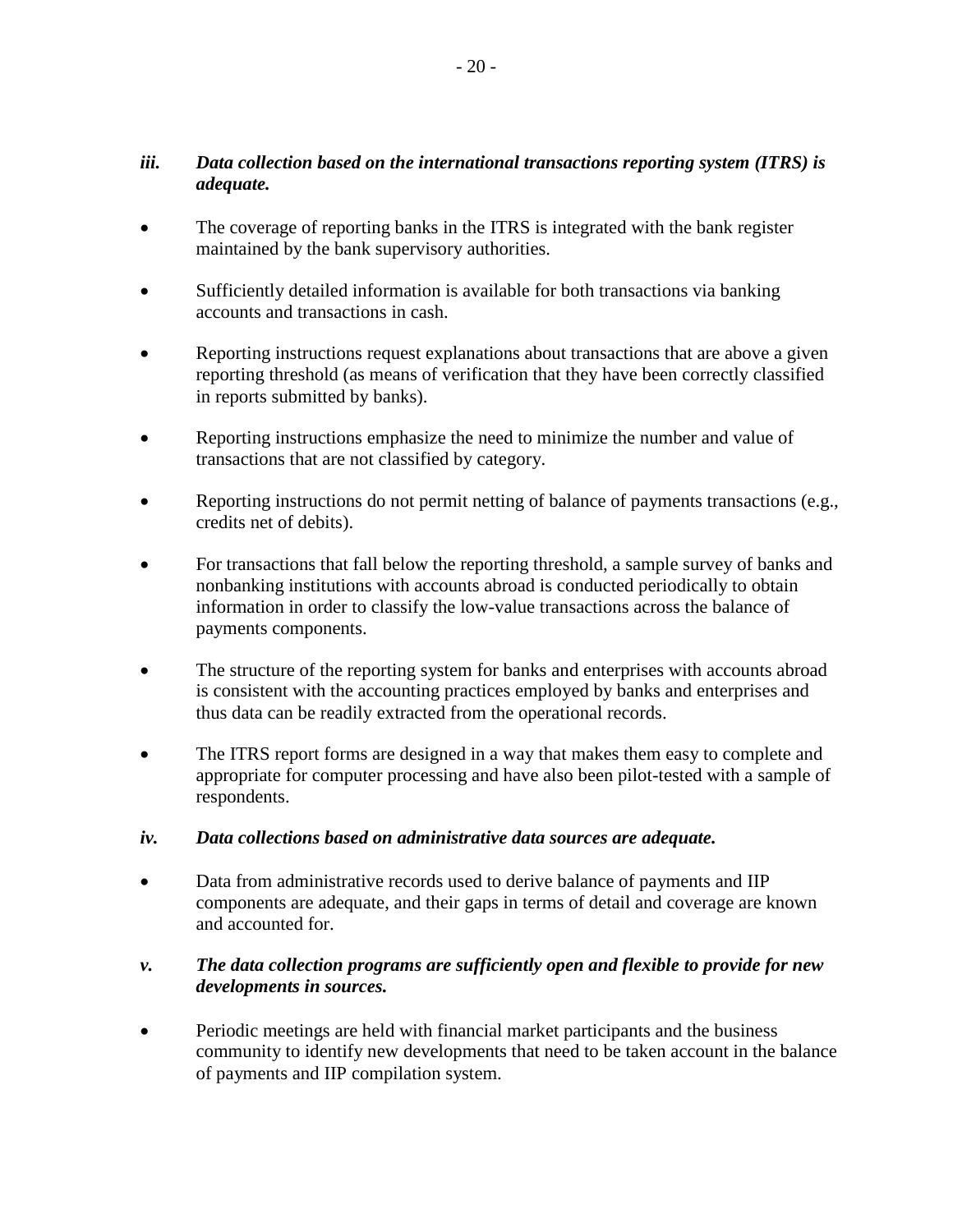- The financial press and research papers are monitored for information on international transactions and transactors that need to be taken account in the balance of payments and IIP compilation system.
- International standards, guidelines, and practices are monitored for changes that need to be taken into account in the balance of payments and IIP compilation system.

#### **3.1.2 Source data reasonably approximate the definitions, scope, classifications, valuation, and time of recording required.**

## *i. Source data are consistent with the definitions, scope, and classifications adopted by the compiling agency.*

- Source data drawn from surveys and ITRS are consistent with the definitions, scope and classifications, and time of recording of the balance of payments and IIP statistics employed by the compiling agency. Pilot tests have been conducted to ensure that data collected will allow compilation of estimates according to international guidelines.
- Administrative records used to compile balance of payments and IIP statistics provide reasonable approximations of the methodological requirements of the balance of payments.

## *ii. Information is available on the extent to which supplementary data sources differ from international statistical guidelines.*

- Information on deviations of the source data (e.g., international merchandise trade data from customs documents) from requirements of the balance of payments and IIP is sufficiently detailed to ensure the appropriate adjustment.
- Information on external debt obtained from the debt compiling agency (agencies) is broadly in line with the recommendations of the relevant manual (currently *BPM6)*.

## **3.1.3 Source data are timely.**

## *i. The data collection programs provide for the timely receipt of data.*

- Data collection and processing timetables are adequate to meet timeliness and periodicity for disseminating the balance of payments and IIP statistics.
- Respondents are made aware of the deadlines set for reporting.
- The data producing agency employs rigorous follow-up procedures to ensure the timely receipt of respondents' data (e.g., by contacting the respondent).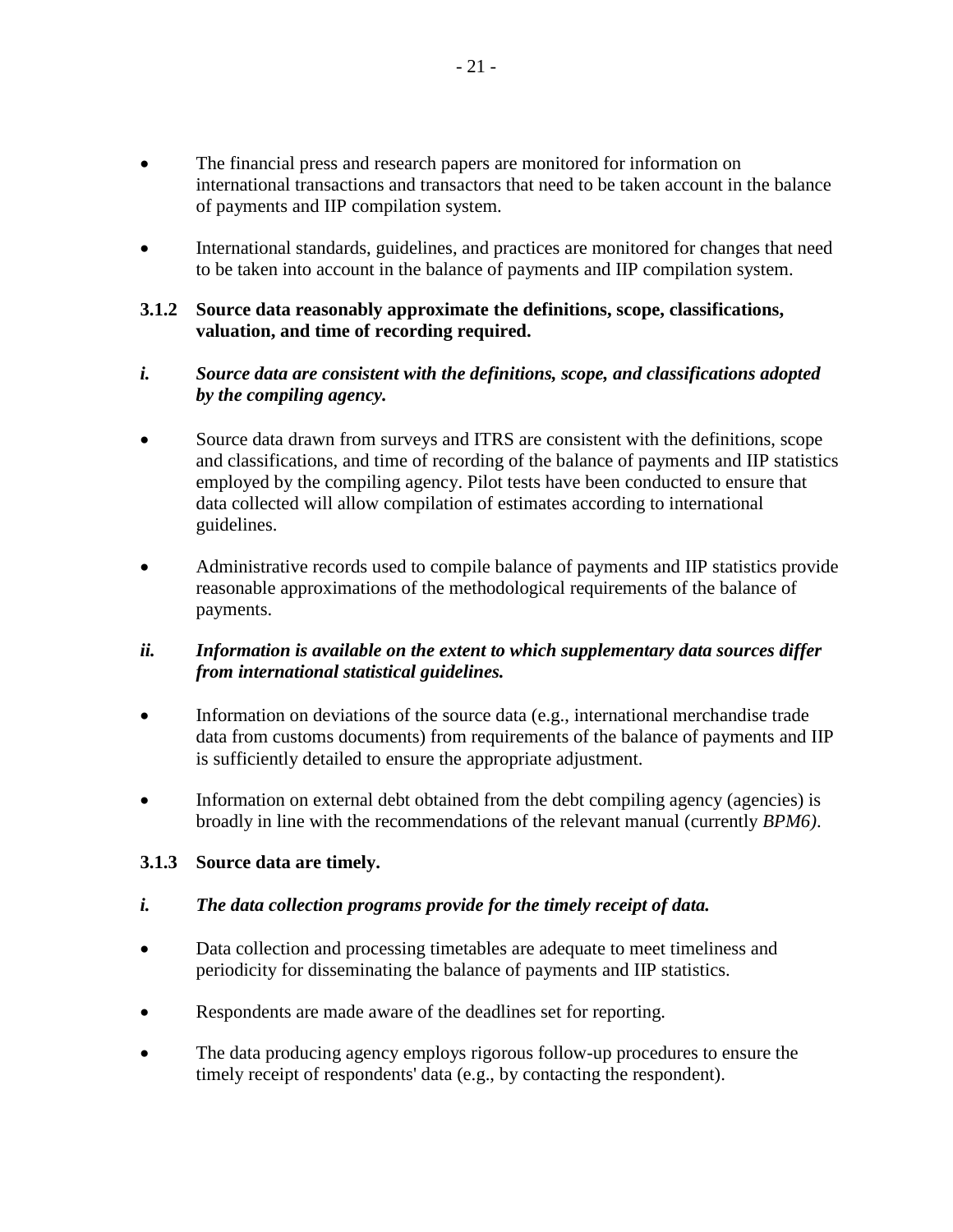#### **3.2 Assessment of source data**

*— Source data are regularly assessed.*

**3.2.1 Source data—including censuses, sample surveys and administrative records are routinely assessed, e.g., for coverage, sample error, response error, and nonsampling error; the results of the assessments are monitored and made available to guide statistical processes.**

#### *i. Accuracy of the data from surveys is routinely assessed.*

- Information about sampling errors for each of the surveys conducted is monitored on a regular basis. Also monitored is information about nonsampling errors (survey operations, biases, over/under-coverage, misclassification, mismeasurement, processing errors, and nonresponse).
- The effects of changes to questionnaires on survey estimates are assessed.
- Source data are analyzed in the context of revisions. All material changes from available up-to-date data are incorporated into the balance of payments and IIP statement according to a revision cycle that prevents the accumulation of revisions over long periods of time.
- The procedures identify outliers and other atypical differences in periodic responses by individual survey units. Extreme values are confirmed with respondents, and records maintained on the confirmation.
- The source data are analyzed for underreporting/misreporting, in particular to check for:
	- temporal consistency,
	- consistency with related data sources.

#### *ii. Accuracy of the information from the ITRS is routinely assessed.*

- Information about nonsampling errors is monitored: under-coverage, misclassification, processing errors, and nonresponse.
- The completeness of closed-type ITRS reporting by banks is assessed, for instance:
	- on balances of accounts and reported transactions;
	- by monitoring the equality between debit and credit entries for non balance of payments transactions.
- The source data are analyzed for underreporting/misreporting, in particular to check for:
	- temporal consistency,
	- consistency with related data sources.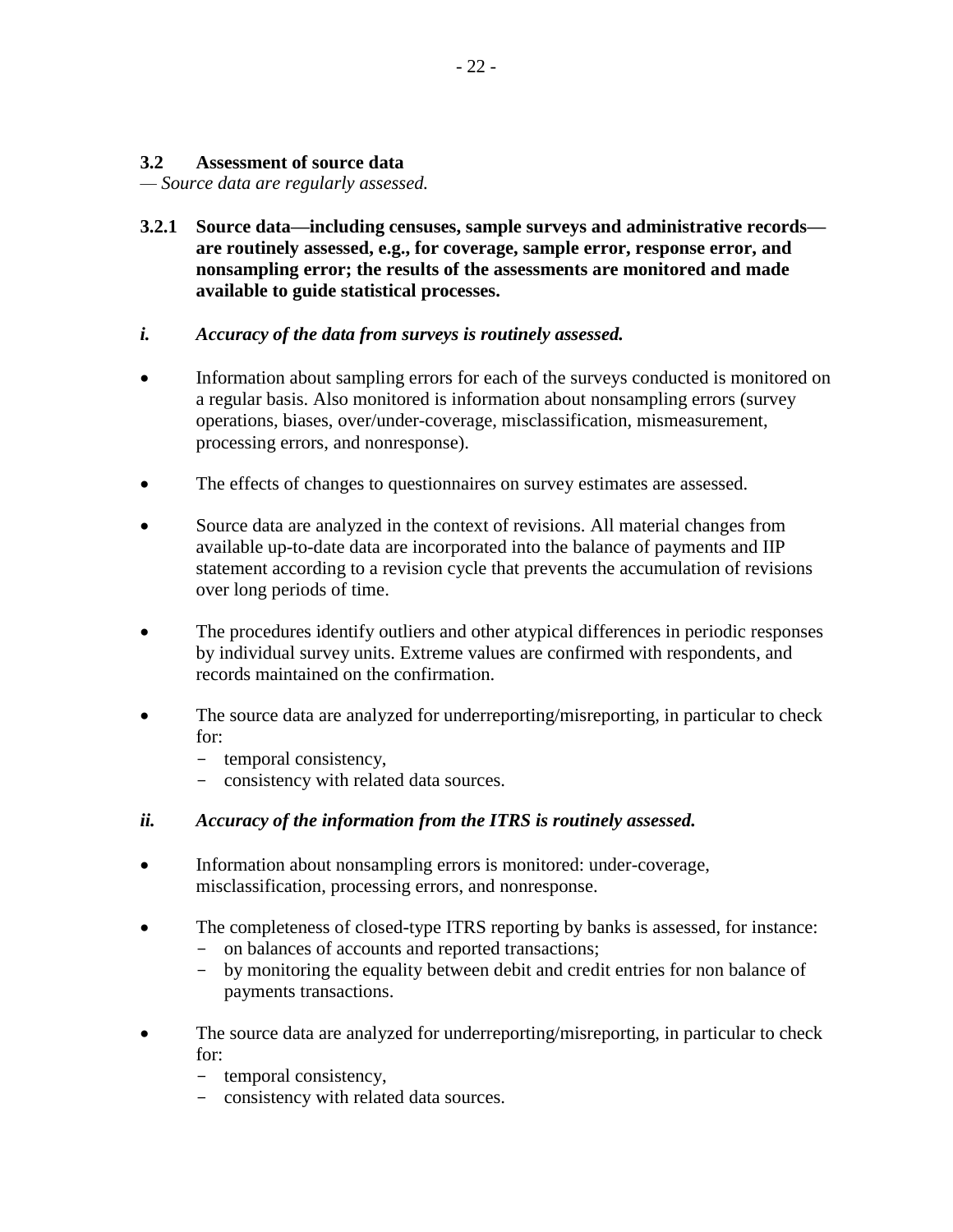- The ITRS transactions that are not of a balance of payments nature (e.g., "neutral" transactions) are carefully analyzed (e.g., type of transaction, spread, and sign of fluctuations) to ensure that they cancel out or are excluded.
- High-value transactions are confirmed with respondents.

## *iii. Accuracy of the information from administrative data and other supplementary sources is routinely assessed.*

 Accuracy of public sector external debt data, international trade, and other sources used to compile balance of payments and IIP statistics is routinely assessed.

## **3.3 Statistical techniques**

*— Statistical techniques employed conform to sound statistical procedures.*

#### **3.3.1 Data compilation employs sound statistical techniques to deal with data sources.**

#### *i. Data compilation procedures are sound.*

- Compilation procedures minimize processing errors such as coding, editing, and tabulation errors.
- Adjustments to unit records are made only when clearly warranted (e.g., unusual values are not replaced or modified unless clearly required), and can be identified in datasets.
- Procedures for imputation and adjustment for nonresponse are soundly based.
- Appropriate use is made of ancillary and benchmark information in compiling estimates.
- Appropriate measures are undertaken when the nonsampling errors become large.

#### *ii. Appropriate measures are taken to adjust the source data.*

- Sound estimation techniques are employed to adjust data for missing observations in statistical collections.
- Adjustments for undercoverage and/or population units out of scope follow appropriate guidelines. Grossing-up factors are derived scientifically, based on sample design.
- Attribution of uncoded ITRS data to the specific balance of payments components are made using sound statistical techniques.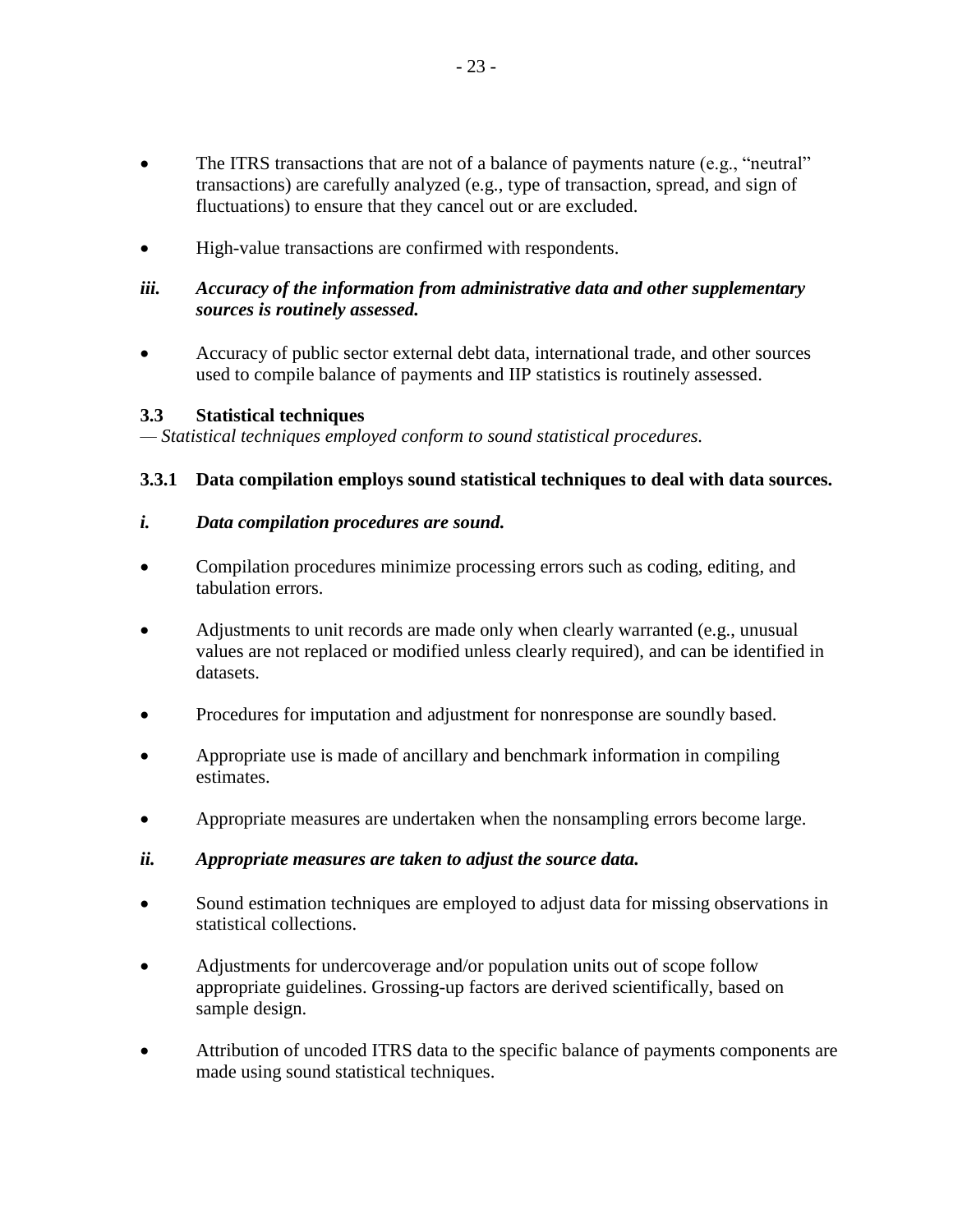- Appropriate measures are undertaken when the value of uncoded ITRS transactions below the threshold become too large and when inequality between debit and credit entries for non balance of payments transactions arise in the closed ITRS.
- Any discrepancy between the sum of the quarterly data and data from annual surveys is removed through benchmark procedures or indicators.

#### **3.3.2 Other statistical procedures (e.g., data adjustments and transformations, and statistical analysis) employ sound statistical techniques.**

#### *i. Sound adjustments are employed to make source data consistent with balance of payments and IIP requirements.*

- Specific procedures are developed to adjust data from various sources to improve coverage, classification, and valuation and conform to guidelines set out in the relevant manual *(BPM6)*, for example:
	- the c.i.f./f.o.b. factor for valuing imports is estimated on the basis of a recent sample survey of transportation enterprises;
	- adjustments using information from the finance/other government department(s) are made to record income and service payments, inclusive of withholding taxes deducted at source;
	- estimates and travel data models are used to augment or verify data from the ITRS, surveys of travelers/households and tourist providers, and credit card data that are employed to compile the travel component;
	- surveys of travelers/households and tourist providers are used to augment or verify data from the ITRS;
	- data on net transactions in telecommunications services reported in the ITRS are adjusted to a gross basis using information collected from a sample of telecommunications firms;
	- source data on securities transactions in secondary markets, which may be reported either gross or net of fees and commissions, are adjusted to an appropriate basis based on information on average commission rates obtained from a sample of securities dealers.
- Statistical procedures used to incorporate unrecorded activities (including informal, hidden, and illegal activities) follow a detailed, case-by-case, approach using specific sources that are most closely related to the estimated variables and pertinent to the reference period, for example: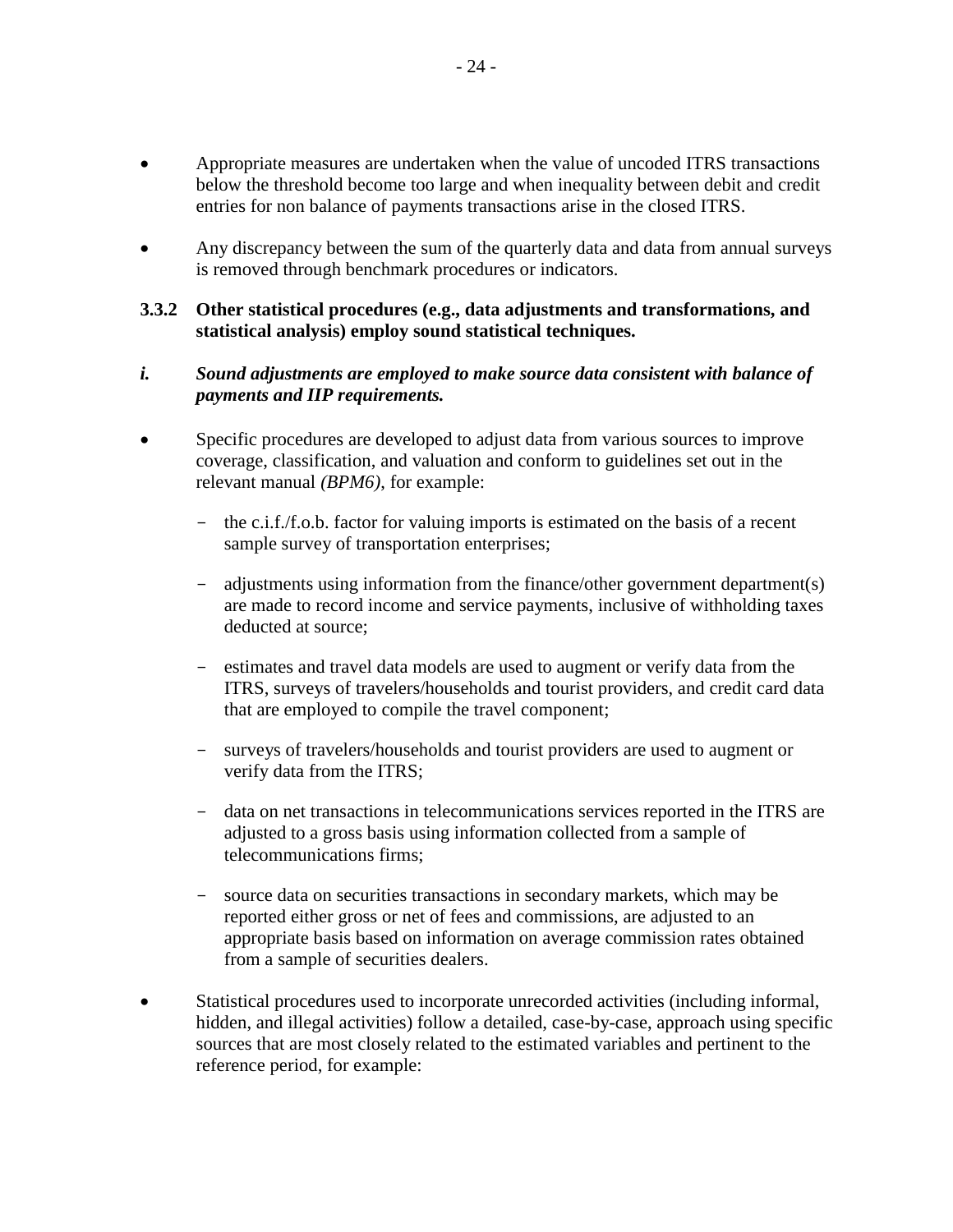- estimates of shuttle trade are made based on information from periodic surveys conducted at major border points on goods carried by organized and nonorganized traders and data are extrapolated from the monthly volume of shuttle traders identified by customs and immigration authorities.
- adjustments of trade data are made using partner-country data, notably partners' import data to adjust for the underestimation of exports.
- Seasonal adjustments that were undertaken use internationally accepted methodologies.

# **3.4 Assessment and validation of intermediate data and statistical outputs.**

*— Intermediate data and statistical outputs are regularly assessed and validated.*

# **3.4.1 Intermediate results are validated against other information where applicable.**

- *i. Intermediate results are validated against other independent data sources.*
- Intermediate results are checked across a wide range of data sources, including, for example:
	- data received from the finance/other government department(s) on withholding taxes on income are used to assess the accuracy of reported information on income transactions;
	- information reported in the financial press is used to verify high-value direct investment and other transactions.

## **3.4.2 Statistical discrepancies in intermediate data are assessed and investigated.**

## *i. The behavior of series is cross-checked with related series/indicators.*

- The behavior of series is routinely assessed against related series, for instance:
	- reported data on investment income payments and receipts are regularly assessed in relation to the corresponding stock data in the IIP statistics;
	- data on freight earnings are regularly assessed in relation to the value/volume of the trade flows;
	- data on travel-related transactions are analyzed in relation to information compiled by the customs and immigration authorities on the numbers of international travelers entering/leaving the country;
	- the reported financial flow data are reconciled with changes in the corresponding stock data collected for external debt and for all other elements of the IIP;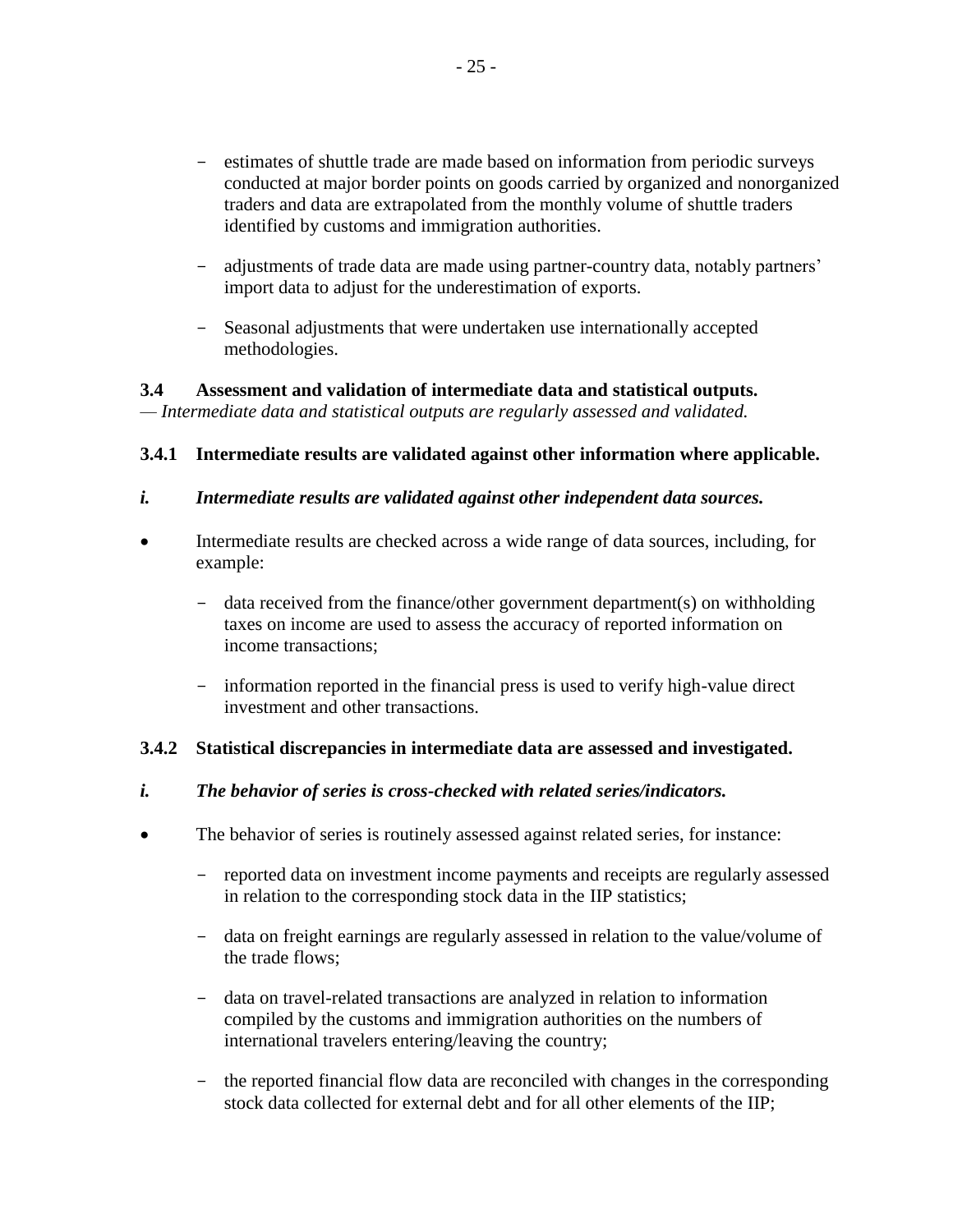- the discrepancies between merchandise trade and the associated financial flows from the ITRS are reviewed.

## **3.4.3 Statistical discrepancies and other potential indicators of problems in statistical outputs are investigated.**

#### *i. Errors and omissions are monitored.*

 Staff involved in producing balance of payments data monitor developments in the errors and omissions item and seek to understand them, e.g., by cross-checks between entries in the current, capital, and financial accounts.

#### *ii. Bilateral comparisons/reconciliations are conducted with data of other countries and international organizations.*

- Bilateral data reconciliations are conducted for selected trade, other current, and financial account and IIP items with principal trading partners and large differences are investigated. Differences in concepts and compilation methods are identified and are taken into account in the data comparisons.
- Data on selected external debt transactions and positions are compared with the Joint BIS-IMF-OECD-World Bank Statistics on external debt or the BIS locational international banking statistics.

## **3.5 Revision studies**

*— Revisions, as a gauge of reliability, are tracked and mined for the information they may provide.*

#### **3.5.1 Studies and analyses of revisions and/or updates are carried and used internally to inform statistical processes (see also 4.3.3).**

- *i. Revisions to the balance of payments and IIP statistics are periodically assessed.*
- Studies assess the initial estimates against revised or final estimates over a given period of time and comprise:
	- studies of scale (frequency of revision and number of time series revised);
	- studies of direction and magnitude of revisions.
- Studies of long-term trends in the revision pattern are conducted periodically to identify series that may be systematically biased.
- Studies investigate the sources of errors, omissions, and fluctuations in the data.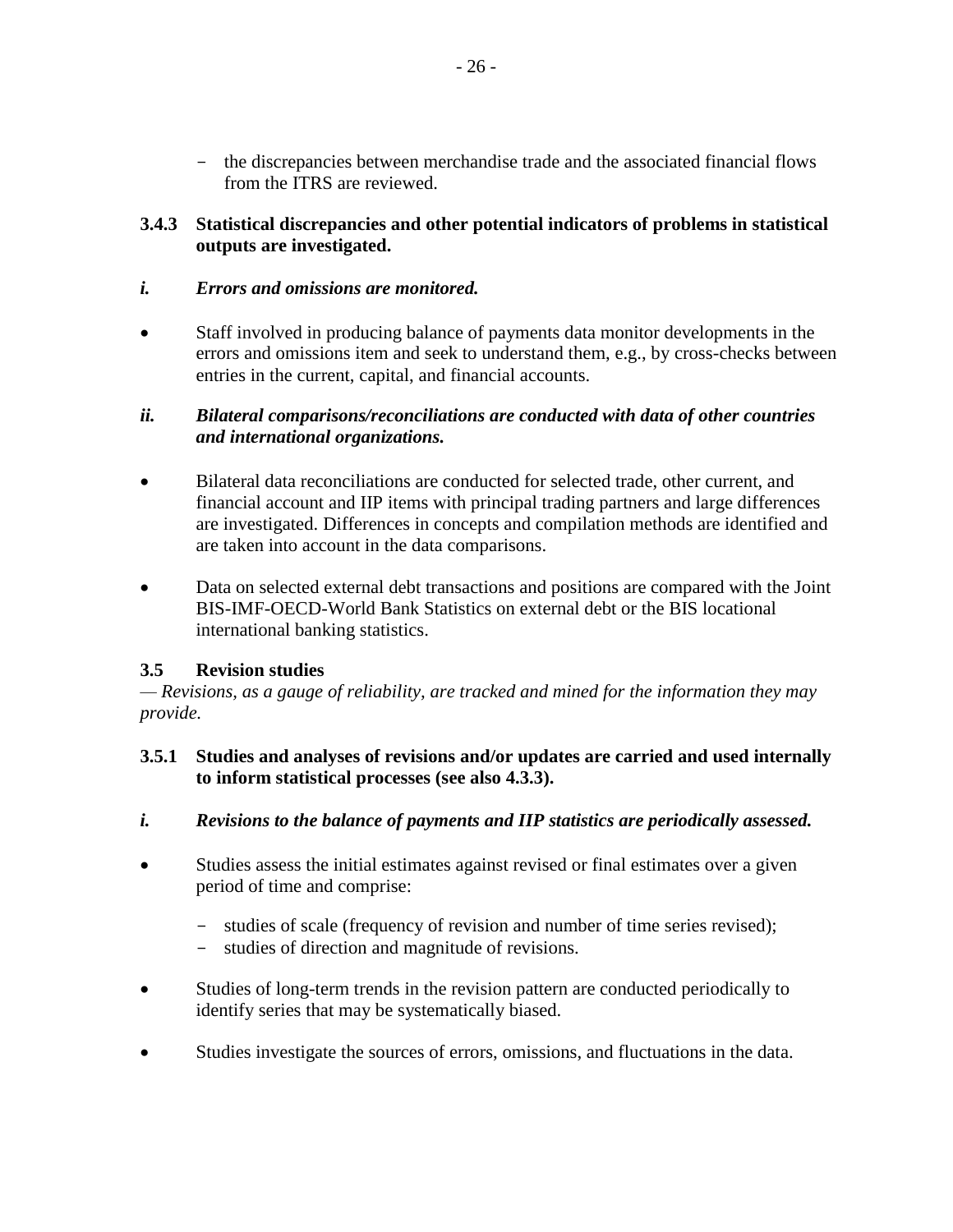## *ii. Measures are taken to incorporate the findings from revision studies in data compilation.*

- Findings from revision studies (such as the pattern of availability of major data sources) are used to define the optimal revision cycle.
- Findings from revision studies are used to refine preliminary data and data collection programs for the subsequent periods (e.g., findings of persistent misreporting from enterprises are routinely analyzed and used in an internal quality control exercise).
- Time-series of revisions to output data are examined to identify the long-term trends in the revision patterns. Appropriate adjustments that reflect a predicted revision pattern are made at the time of initial estimates to enhance the accuracy of data.
- Adequate documentation on revisions is maintained and includes descriptions of causes of revisions, methods used to incorporate new data sources, and the way data are adjusted.

# **4. Serviceability**

*Statistics, with adequate periodicity and timeliness, are consistent and follow a predictable revisions policy.*

# **4.1 Periodicity and timeliness**

*— Periodicity and timeliness follow internationally accepted dissemination standards.*

## **4.1.1 Periodicity follows dissemination standards.**

- *i. The periodicity of the balance of payments and IIP statistics follows the IMF data dissemination standards (Special Data Dissemination Standard (SDDS) or General Data Dissemination System (GDDS)).*
- Balance of payments statistics are disseminated quarterly (SDDS). For GDDS participants annual dissemination of balance of payments statistics is recommended, quarterly dissemination is encouraged.
- IIP statistics are disseminated consistently with the SDDS, which currently recommends annually (quarterly dissemination is currently voluntary, becomes prescribed for SDDS subscribers in September 2014).

## **4.1.2 Timeliness follows dissemination standards.**

*i. The timeliness of the statistical series follows the IMF data dissemination standards (SDDS or GDDS).*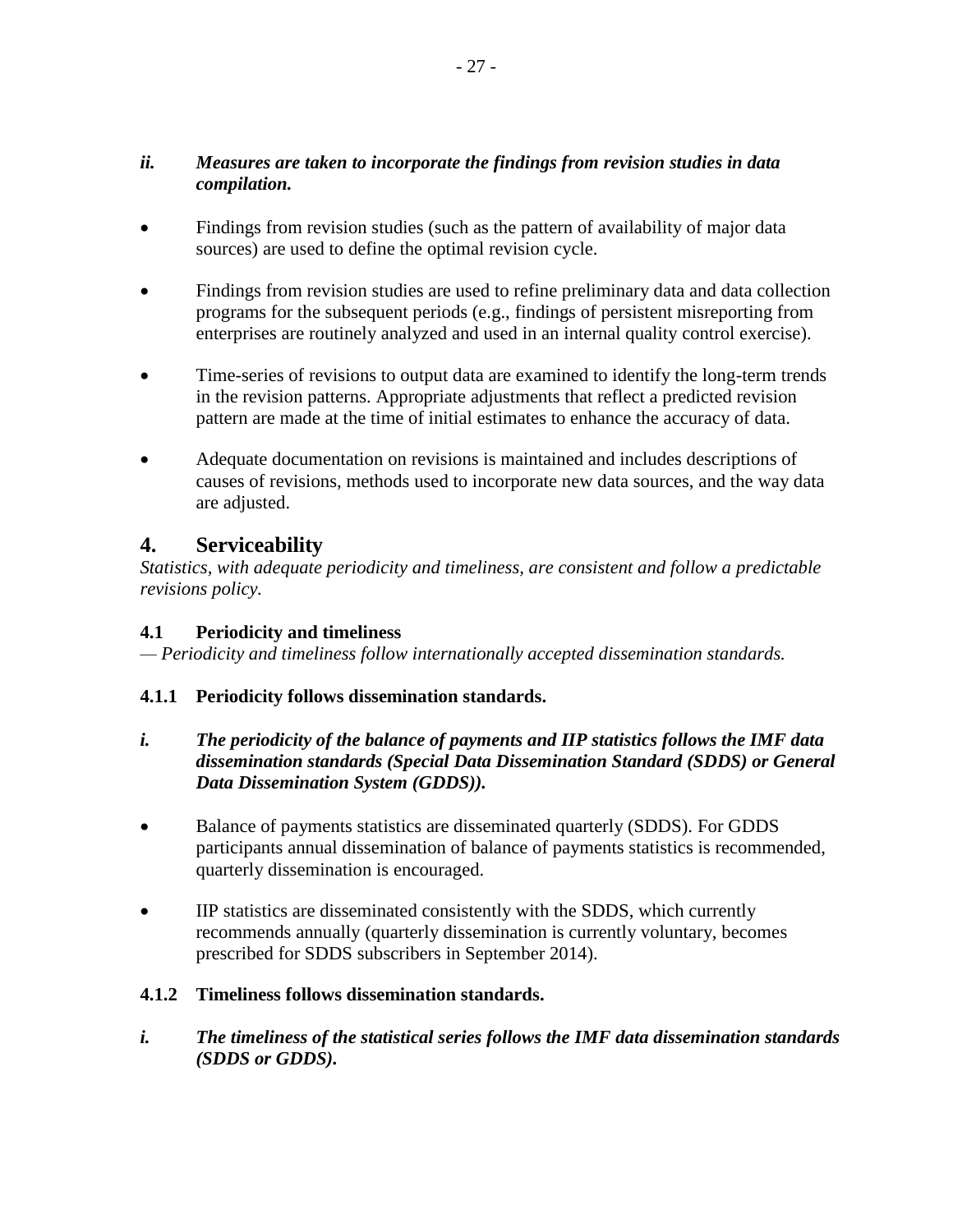- Quarterly balance of payments statistics are disseminated within one quarter after the reference period (SDDS).
- Annual balance of payments statistics are disseminated within six to nine months after the reference period (GDDS).
- Annual IIP statistics are disseminated within three quarters after the reference period (GDDS and SDDS). From September 2014, quarterly IIP statistics must be disseminated by SDDS subscribers within one quarter after the reference date.

## **4.2 Consistency**

*— Statistics are consistent within a dataset, over time, and with major datasets.*

# **4.2.1 Statistics are consistent within the dataset.**

- *i. The balance of payments and IIP statistics are internally consistent.*
- Concepts, definitions, and classifications for producing quarterly and annual balance of payments statistics are the same.
- The sum of the quarterly statistics and the annual statistics are consistent.
- Over the long run, the net errors and omissions item has not been large and has been stable over time.
- Financial transactions data are reconcilable with changes in the IIP and a table explaining the reconciliation (e.g., transactions, exchange rate, price, and other changes) is disseminated on a regular basis.

## **4.2.2 Statistics are consistent or reconcilable over a reasonable period of time.**

- *i. The balance of payments and IIP statistics are consistent over time.*
- Consistent time series are available for an adequate period of time (at least five years).
- When changes in source data, methodology, or techniques are introduced, historical series are reconstructed as far back as reasonably possible.
- Detailed methodological notes identify and explain the main breaks and discontinuities in the balance of payments and IIP component time series, their causes, as well as adjustments made to maintain consistency over time.
- Unusual changes in economic trends are explained in the commentary included in the balance of payments publication and in the database accessible to users.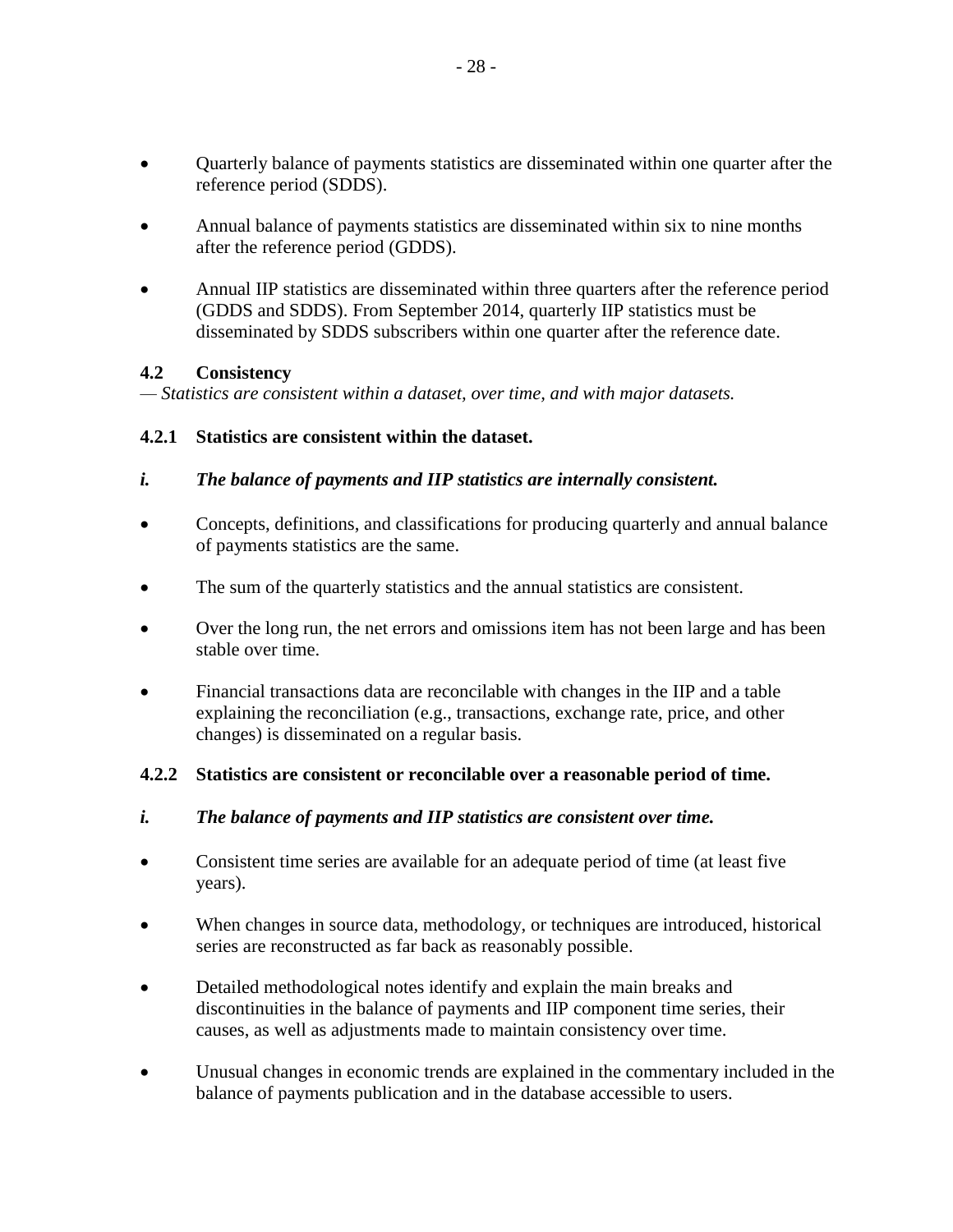- **4.2.3 Statistics are consistent or reconcilable with those obtained through other data sources and/or statistical frameworks.**
- *i. The balance of payments statistics are consistent or reconcilable with the international merchandise trade, national accounts, monetary and financial statistics, external debt, and/or IIP statistics.*
- The balance of payments data on trade in goods is reconciled with international merchandise trade data.
- The balance of payments statistics are largely consistent with national accounts statistics.
- The banking sector transactions in the balance of payments statistics are largely consistent with monetary and financial statistics.
- The balance of payments components comprising the financial account are largely consistent with the corresponding IIP components.

#### **4.3 Revision policy and practice**

*— Data revisions follow a regular and publicized procedure.* 

## **4.3.1 Revisions and/or updates follow a regular and transparent schedule.**

- *i. The practice of revisions (e.g., from provisional estimates, weight updates, for changes in methodology) follows a predictable pattern of which users of statistics are informed.*
- The revision cycle is predetermined and reasonably stable from year to year.
- The revision cycle is made known to the public.
- The reasons underlying the cycle (e.g., the availability of source data, the timing of revisions with related datasets, the timing for preparing important economic policy documents) are explained.
- Adequate documentation of revisions is included in the publication of the statistical series and in the database accessible to users.
- When revisions outside the regular cycle are called for (e.g., by the discovery of new source data, errors), they are made known to the public.

## **4.3.2 Preliminary and/or revised/updated data are clearly identified.**

*i. Users are informed about the preliminary nature of the data.*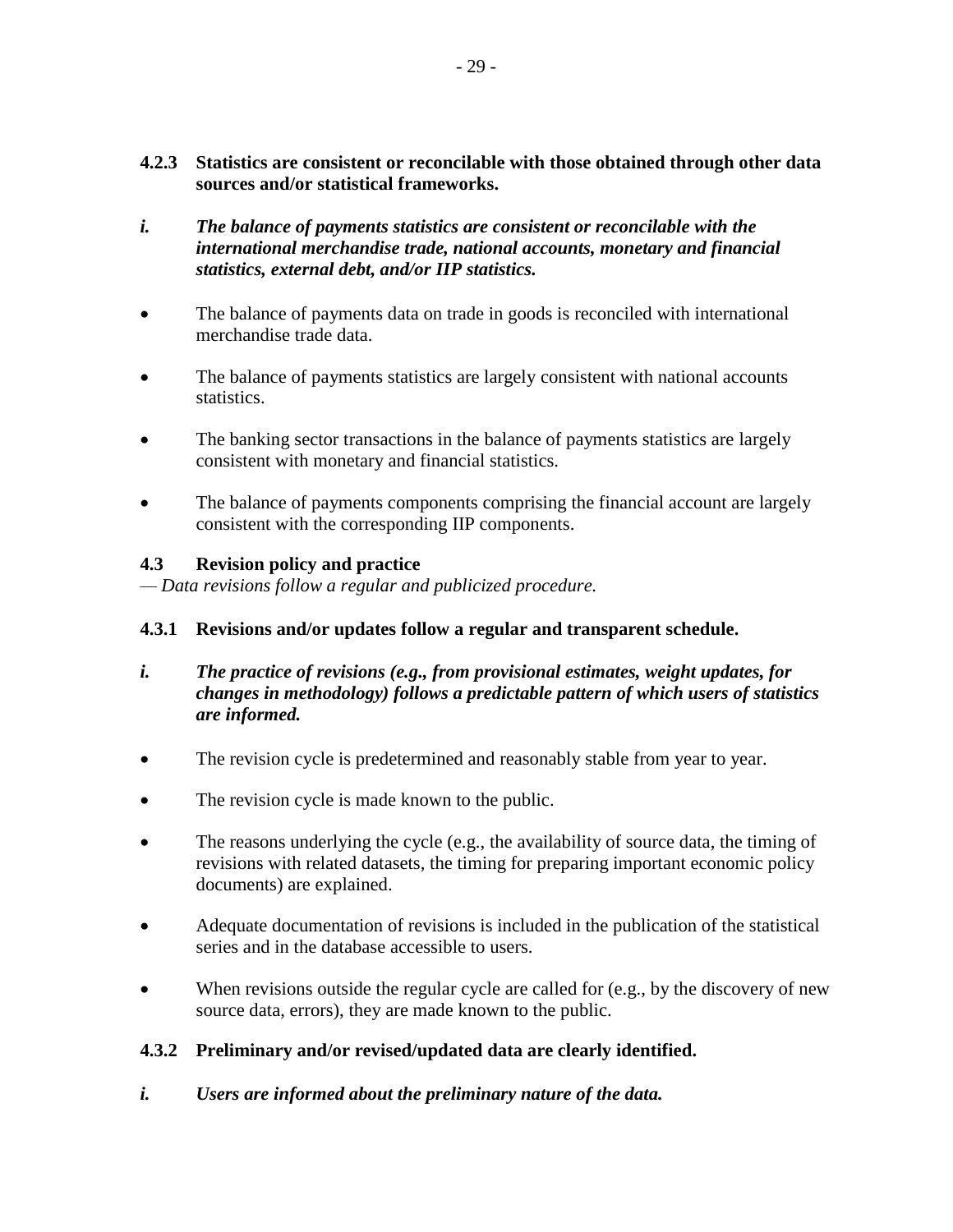At the time of data dissemination, users are informed whenever data are preliminary.

# *ii. Users are informed about the revised nature of the data.*

At the time of data dissemination, users are informed whenever data are revised.

# **4.3.3 Studies and analyses of revisions are made public (see also 3.5.1).**

- *i. Users are informed of results and studies of the revisions to the statistics.*
- Revisions are measured, assessed, and explained in the balance of payments publication and in the database accessible by users.
- Analysis of differences between the revised and preliminary data is published for major aggregates to allow an assessment of the reliability of the preliminary data.

# **5. Accessibility**

*Data and metadata are easily available and assistance to users is adequate.*

# **5.1 Data accessibility**

*— Statistics are presented in a clear and understandable manner, forms of dissemination are adequate, and statistics are made available on an impartial basis.*

## **5.1.1 Statistics are presented in a way that facilitates proper interpretation and meaningful comparisons (layout and clarity of text, tables, and charts).**

# *i. The presentation of balance of payments and IIP data is commensurate with users' needs.*

- The balance of payments and IIP statistics are disseminated according to the standard components of the relevant manual (currently *BPM6*), and with time series.
- The balance of payments and IIP statistics are made available to the IMF in the IMF recommended presentational format
- Additional series are disseminated to meet a range of users' needs with various levels of detail (disaggregation).
- The statistics are disseminated in a clear manner, with charts and tables to facilitate analysis.
- Commentaries on current-period developments are included.
- Series subject to seasonality are disseminated in a seasonally adjusted form.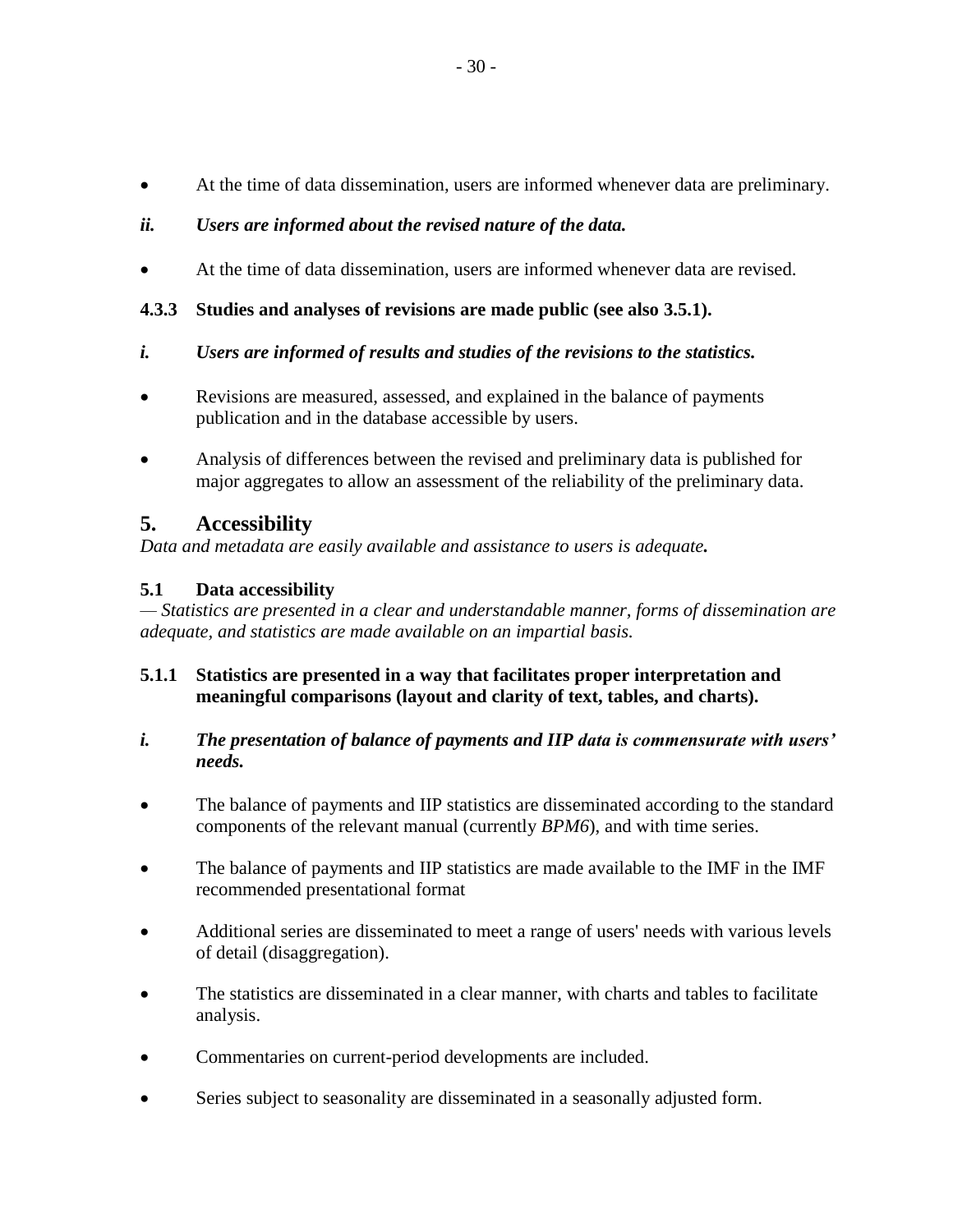### **5.1.2 Dissemination media and formats are adequate.**

#### *i. Statistics are disseminated in formats to suit users' needs.*

- Statistics are disseminated in ways that facilitate re-dissemination in the media (e.g., information releases).
- More comprehensive and/or detailed statistics are also disseminated in paper and/or electronic formats.
- Current statistics and longer time series can be accessed (perhaps for a fee) through an electronic database maintained by or on behalf of the data producing agency.

#### **5.1.3 Statistics are released on the preannounced schedule.**

- *i. Statistics are released on the preannounced schedule.*
- A schedule announces in advance the dates the statistics are to be released.
- The statistics are released punctually, that is according to the pre-announced schedule.

#### **5.1.4 Statistics are made available to all users at the same time.**

## *i. The balance of payments and IIP statistics are made available to all users of statistics at the same time.*

- The public is informed of the statistics being released and of the procedures to access them (e.g., Internet, publications).
- The statistics are made available to all interested users simultaneously.
- If the press is briefed in advance, embargos are imposed to prevent early public disclosure.

#### **5.1.5 Statistics not routinely disseminated are made available upon request.**

#### *i. Statistics not routinely disseminated are made available to users upon request.*

- In addition to the statistics routinely disseminated, other general statistics are made available upon request.
- Customized tabulations can be provided (perhaps for a fee) to meet specific requests.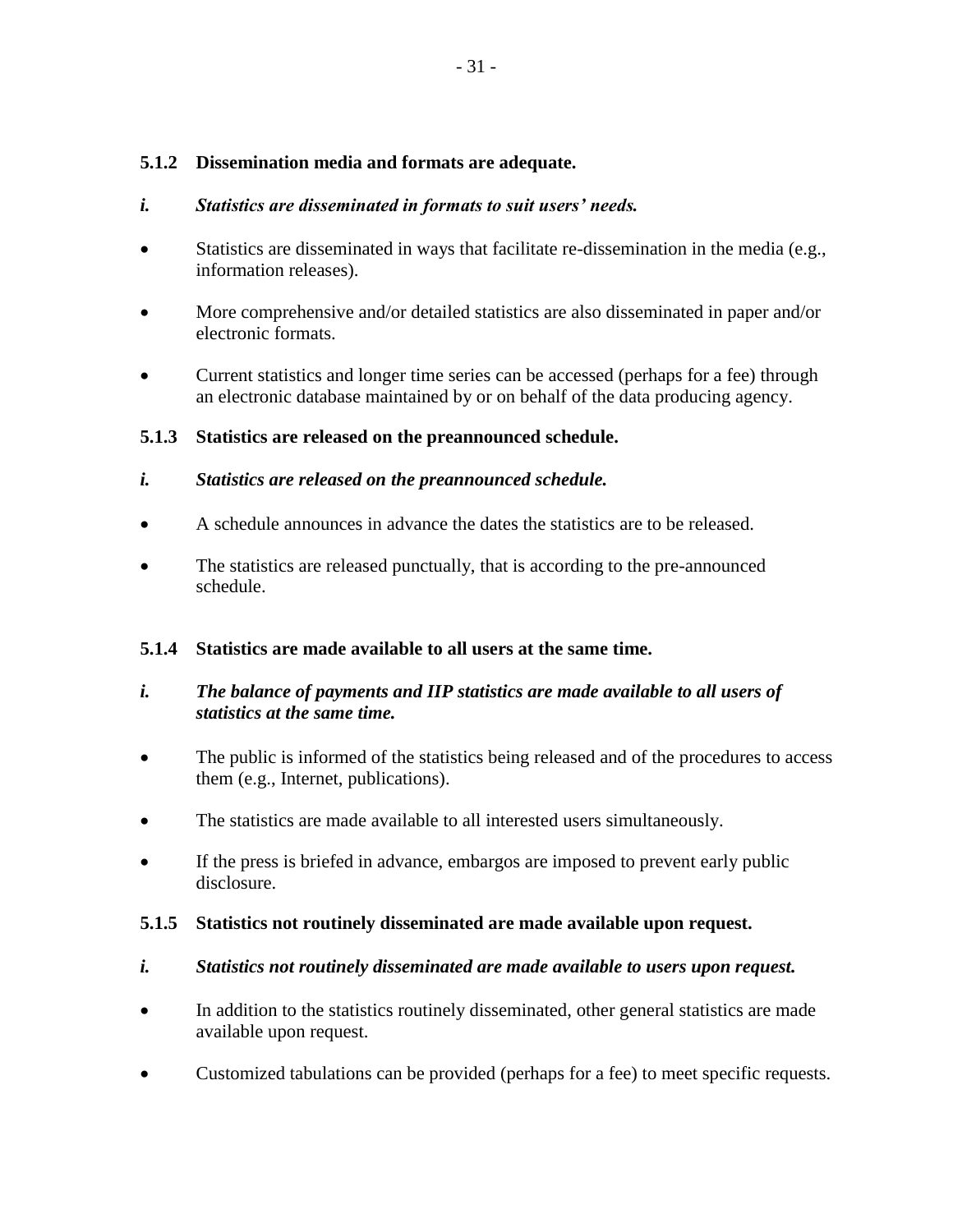• The availability of additional statistics and of the procedures for obtaining them are made known.

#### **5.2 Metadata accessibility**

*— Up-to-date and pertinent metadata are made available.*

- **5.2.1 Documentation on concepts, scope, classifications, basis of recording, data sources, and statistical techniques is available, and differences from internationally accepted standards, guidelines, or good practices are annotated.**
- *i. The balance of payments and IIP statistics metadata give adequate information about the meaning of the data and about the methodology used to collect and process them.*
- A comprehensive sources and methods document is published and updated regularly, and it includes the following:
	- information on concepts, definitions, classifications, data sources, compilation methods, statistical techniques and other relevant methodological aspects and procedures;
	- departures from internationally accepted standards, guidelines, or good practices;
	- information on survey sources, such as survey characteristics (response rates, survey monitoring and studies of non sampling errors) and other survey features (method, sample frame, sample design and selection, estimation and imputation techniques, etc.), and on the nature of administrative data sources; and main linkages with related major data systems.
- The SDDS/GDDS metadata, SDDS summary methodologies, and other related descriptions are reviewed and updated regularly.
- The metadata are readily accessible (e.g., websites, statistical publications) and their availability is cross-referenced in data releases, and otherwise well publicized (e.g., in catalogs).

#### **5.2.2 Levels of detail are adapted to the needs of the intended audience.**

## *i. Different levels of metadata detail are made available to meet users' requirements.*

 General use information (e.g., a brochure) about the balance of payments, IIP, and other external sector statistics (e.g., how to locate the data) is available and made public.